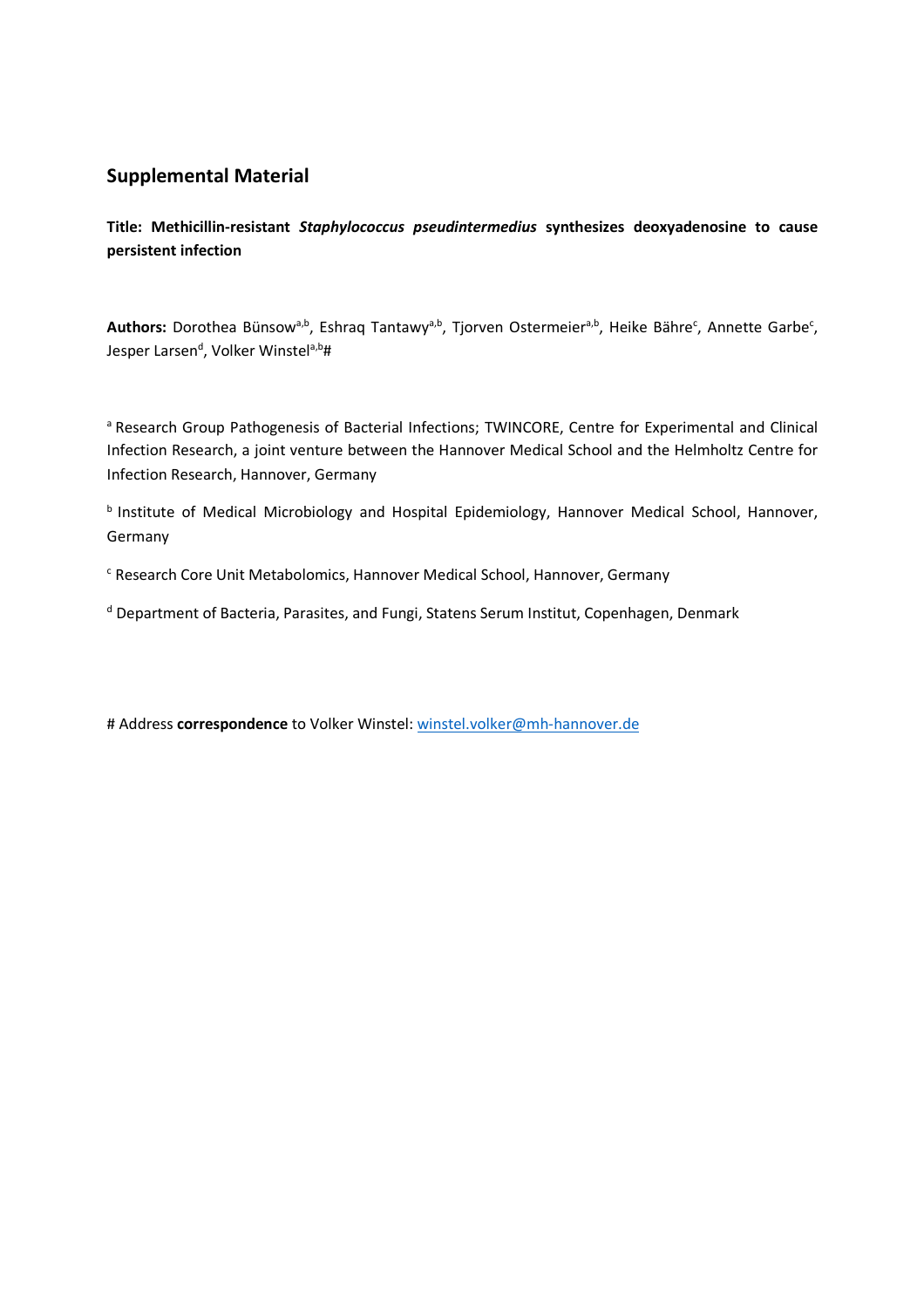

**Figure S1. Confirmation of gene deletion in** *S. pseudintermedius* **DSM25713**. Lack of *nucA* (Δ*nucA*), *nucB* (Δ*nucB*), *nucC* (Δ*nucC*), or *adsA* (Δ*adsA*) was confirmed by using a PCR-based genotyping strategy. PCR fragments and the absence of each gene was analyzed on agarose gels, which were visualized with a UV transilluminator for image acquisition. Wild-type (WT) *S. pseudintermedius* DSM25713-derived DNA and appropriate PCR products were used as controls. Numbers to the left of the agarose gel indicate the migration of DNA standards in kilobases (kb). Lack of each gene was also confirmed via Sanger sequencing (data not shown). A representative image is shown.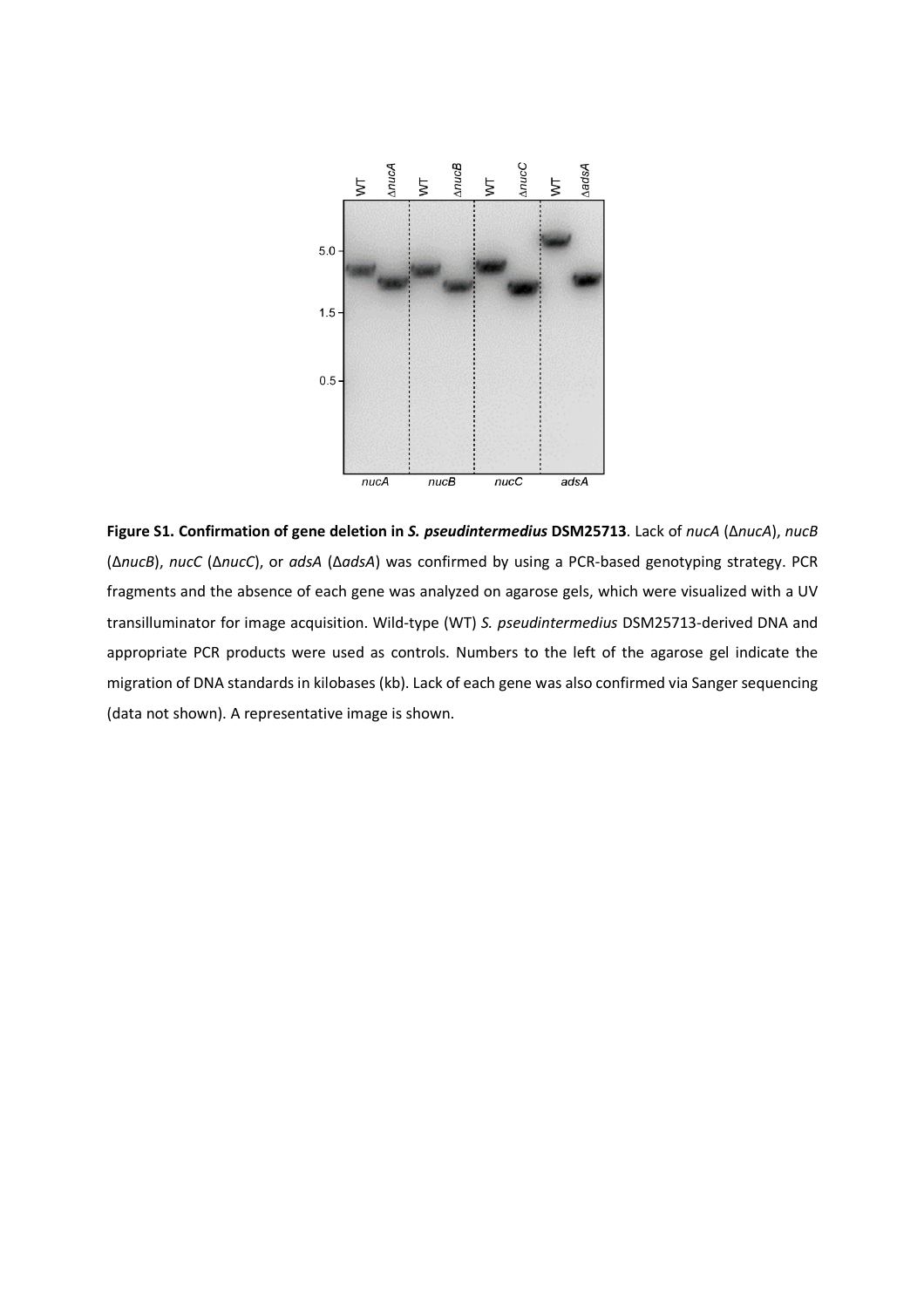

**Figure S2. Detection and quantification of rSpAdsA-derived dAdo by LC-MS/MS.** rSpAdsA was incubated with dAMP at 37°C. Controls lacking dAMP or rSpAdsA are indicated (+ and – symbols). Reaction products and the formation of dAdo were analyzed and quantified via LC-MS/MS. Data represent the mean (± standard deviation [SD]) values from two independent measurements.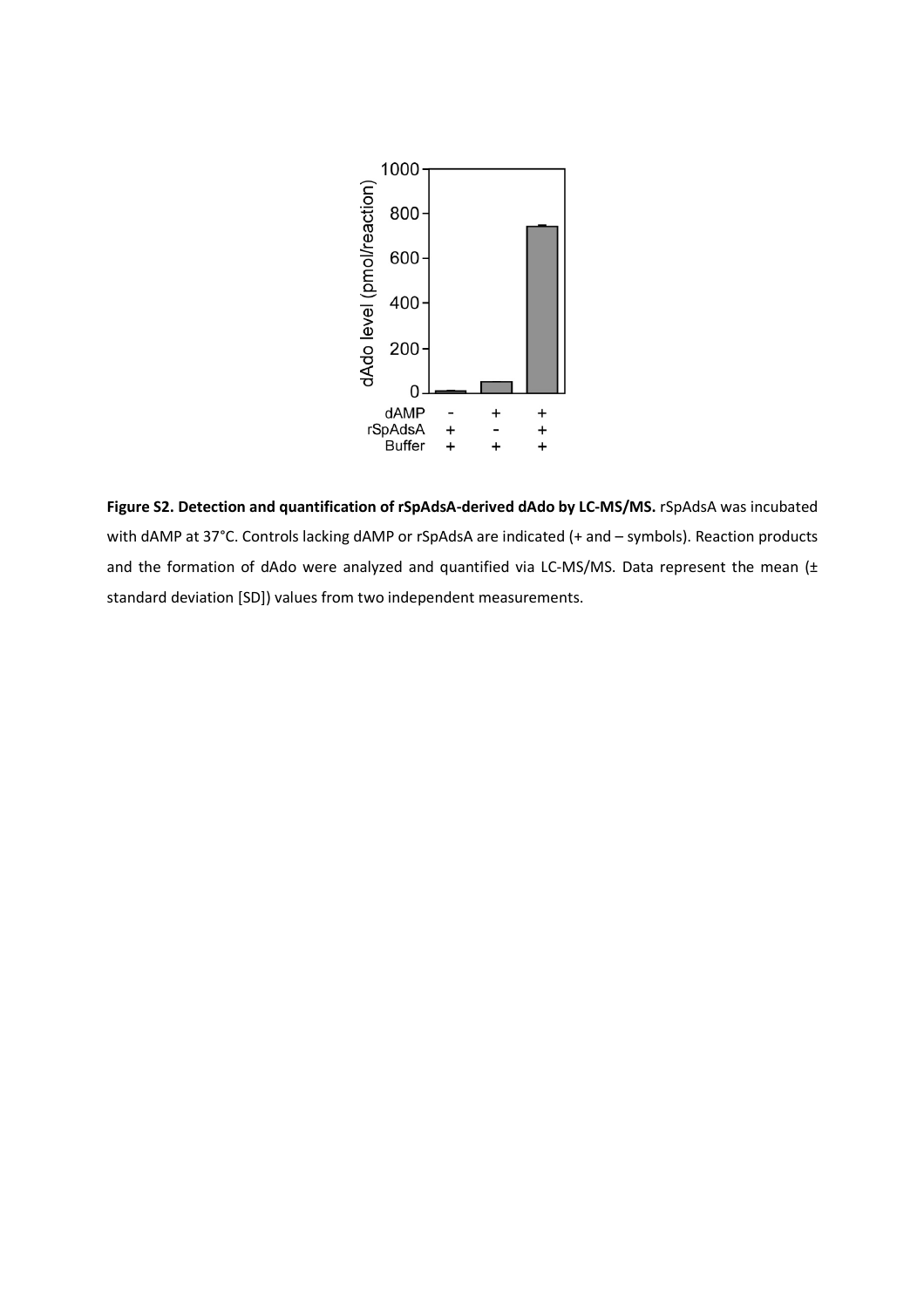**Table S1.** Bacterial strains and cell lines used in this study

| <b>Bacterial strain</b>          | <b>Descriptions</b>                                    | Reference   |
|----------------------------------|--------------------------------------------------------|-------------|
| E. coli DC10B                    | ∆dcm (DH10B background); Dam methylation only          | [1]         |
| E. coli DC10B pBASE6-adsA        | DC10B bearing pBASE6-adsA knock-out plasmid            | This study  |
| E. coli DC10B pBASE6-nucA        | DC10B bearing pBASE6-nucA knock-out plasmid            | This study  |
| E. coli DC10B pBASE6-nucB        | DC10B bearing pBASE6-nucB knock-out plasmid            | This study  |
| E. coli DC10B pBASE6-nucC        | DC10B bearing pBASE6-nucC knock-out plasmid            | This study  |
| E. coli DC10B pRB473-adsA        | DC10B bearing pRB473-adsA complementation plasmid      | This study  |
| E. coli DC10B pRB473-nucB        | DC10B bearing pRB473-nucB complementation plasmid      | This study  |
| E. coli BL21 (DE3) pGEX-2T-adsA  | BL21 bearing pGEX-2T-adsA expression plasmid           | This study  |
| E. coli BL21 (DE3) pGEX-2T-nucB  | BL21 bearing pGEX-2T-nucB expression plasmid           | This study  |
| S. pseudintermedius DSM25713     | Clinical isolate, obtained from DSMZ strain collection | $[2]$       |
| S. pseudintermedius <b>AadsA</b> | DSM25713 AadsA                                         | This study  |
| S. pseudintermedius <b>AadsA</b> | DSM25713 AadsA complemented with pRB473-adsA           | This study  |
| pRB473-adsA                      |                                                        |             |
| S. pseudintermedius AnucA        | DSM25713 AnucA                                         | This study  |
| S. pseudintermedius AnucB        | DSM25713 AnucB                                         | This study  |
| S. pseudintermedius AnucC        | DSM25713 AnucC                                         | This study  |
| S. pseudintermedius ΔnucB        | DSM25713 AnucB complemented with pRB473-nucB           | This study  |
| pRB473-nucB                      |                                                        |             |
| U937                             | U937 cell line, ATCC® CRL-1593.2™                      | <b>ATCC</b> |
| RAW264.7                         | RAW264.7 cell line, ATCC® TIB-71™                      | <b>ATCC</b> |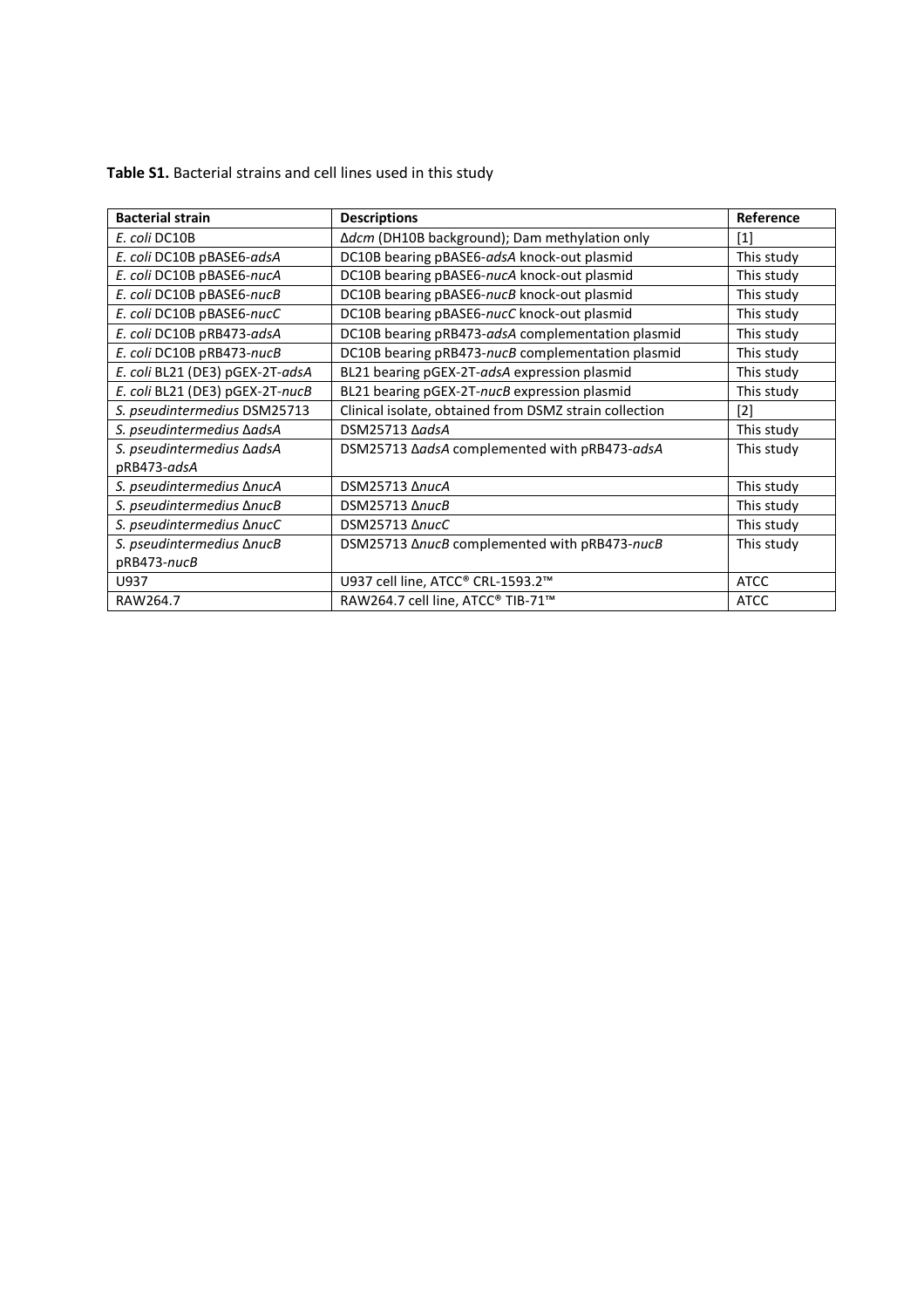| Primer        | Sequence                                           | Application                | Reference  |
|---------------|----------------------------------------------------|----------------------------|------------|
| F1-adsA-up    | ATCGAGCTCAATCAAAATGTGTACCTCTGAATATTGTTAGG          | Generation of pBASE6-adsA  | This study |
| F1-adsA-dn    | ATAAAACCTCCTTATTGTCATTACAATTTTATCCT                | Generation of pBASE6-adsA  | This study |
| F2-adsA-up    | TGACAATAAGGAGGTTTTATATGAGTATCCCCCCTAAAGTTGAGTGGA   | Generation of pBASE6-adsA  | This study |
| F2-adsA-dn    | GAGAAGATCTGTCAAATATTGATTTTGATAGTAGAGCGCTTATACT     | Generation of pBASE6-adsA  | This study |
| F1-nucA-up    | ATCGAGCTCATT TTGTATACAAGGTAGGAGGTATCTATACAC        | Generation of pBASE6-nucA  | This study |
| F1-nucA-dn    | AGCGACTCCTTTTTATGTATGATTAACACC                     | Generation of pBASE6-nucA  | This study |
| F2-nucA-up    | ACATAAAAAGGAGTCGCTAACATTAAAGACACTTTGAGGCTAATATACAG | Generation of pBASE6-nucA  | This study |
| F2-nucA-dn    | GAGAAGATCTAACGAGCCCCCTATCAAAATGCACAAAAT            | Generation of pBASE6-nucA  | This study |
| F1-nucB-up    | ATCGAGCTCATCATCGTGATTGTTGCAGTGATAATCGGT            | Generation of pBASE6-nucB  | This study |
| F1-nucB-dn    | <b>GCATTTTAGCCTCCTTAAAATGTCCATTTTAT</b>            | Generation of pBASE6-nucB  | This study |
| F2-nucB-up    | TTAAGGAGGCTAAAATGCGTAGTAACAGAAAAAAATAACAGAAGCAGTAC | Generation of pBASE6-nucB  | This study |
| F2-nucB-dn    | GAGAAGATCTCGCTGTTGAACGATTTAAAGGCACATGTT            | Generation of pBASE6-nucB  | This study |
| F1-nucC-up    | ATCGAGCTCATTCTGCTCATTATGATGACACATTTCGTT            | Generation of pBASE6-nucC  | This study |
| F1-nucC-dn    | TCCCCCAACTATAACAAATAGAATAATAAGAG                   | Generation of pBASE6-nucC  | This study |
| F2-nucC-up    | TATTTGTTATAGTTGGGGGAAAATGTATAAATAACAGGCTAGAAGCTGTC | Generation of pBASE6-nucC  | This study |
| F2-nucC-dn    | GAGAAGATCTTAGCTAGAAAACCATAGATAACGCTAGCT            | Generation of pBASE6-nucC  | This study |
| 473-adsA-up   | ATCGGATCCATGGGCATACTCGACTCCTTTGTTTGGAAA            | Generation of pRB473-adsA  | This study |
| 473-adsA-dn   | GAGAGAGCTCTTATGCGTGGTGCTTTTGACGTCGCATAAT           | Generation of pRB473-adsA  | This study |
| 473-nucB-up   | ATCCTGCAGATTAAATCCAAGAGAGAACGGCGTAATTCC            | Generation of pRB473-nucB  | This study |
| 473-nucB-dn   | GAGAGGATCCTTATGACGCCAGACTTCCAATATTTGCTGT           | Generation of pRB473-nucB  | This study |
| pGEX-BamHI    | GAGAGGATCCACGCGGAACCAGATCCGATTTT                   | Amplification of pGEX-2T   | This study |
| pGEX-Sacl     | ATCGAGCTCATCGTGACTGACTGACGATCTGCCTCG               | Amplification of pGEX-2T   | This study |
| pGEX-adsA-up  | ATCGGATCCGCCGAACAAACATCACAACAAGCAGCT               | Generation of pGEX-2T-adsA | This study |
| pGEX-adsA-dn  | GAGAGAGCTCTTATGCTTCATTCGCTTTATCGACTTGTGCTTT        | Generation of pGEX-2T-adsA | This study |
| pGEX-nucB-up  | ATCGGATCCGCTACGGGAAAATCTACCGTCACATCAT              | Generation of pGEX-2T-nucB | This study |
| pGEX-nucB-dn  | GAGAGAGCTCTTATGACGCCAGACTTCCAATATTTGCTGT           | Generation of pGEX-2T-nucB | This study |
| tuf-forward   | CAATGCCACAAACTCG                                   | <b>MLST typing</b>         | $[3]$      |
| tuf-reverse   | <b>GCTTCAGCGTAGTCTA</b>                            | <b>MLST typing</b>         | $[3]$      |
| cpn60-forward | GCGACTGTACTTGCACAAGCA                              | MLST typing                | $[3]$      |
| cpn60-reverse | AACTGCAACCGCTGTAAATG                               | MLST typing                | $[3]$      |
| pta-forward   | <b>GTGCGTATCGTATTACCAGAAGG</b>                     | MLST typing                | $[3]$      |
| pta-reverse   | <b>GCAGAACCTTTTGTTGAGAAGC</b>                      | <b>MLST</b> typing         | $[3]$      |
| purA-forward  | GATTACTTCCAAGGTATGTTT                              | <b>MLST typing</b>         | [4]        |
| purA-reverse  | TCGATAGAGTTAATAGATAAGTC                            | MLST typing                | $[4]$      |
| fdh-forward   | TGCGATAACAGGATGTGCTT                               | <b>MLST typing</b>         | $[4]$      |
| fdh-reverse   | <b>CTTCTCATGATTCACCGGC</b>                         | <b>MLST typing</b>         | [4]        |
| ack-forward   | CACCACTTCACAACCCAGCAAACT                           | <b>MLST</b> typing         | $[4]$      |
| ack-reverse   | AACCTTCTAATACACGCGCACGCA                           | <b>MLST typing</b>         | [4]        |
| sar-forward   | GGATTTAGTCCAGTTCAAAATTT                            | <b>MLST typing</b>         | $[4]$      |
| sar-reverse   | <b>GAACCATTCGCCCCATGAA</b>                         | MLST typing                | [4]        |

## **Table S2**. Oligonucleotides used in this study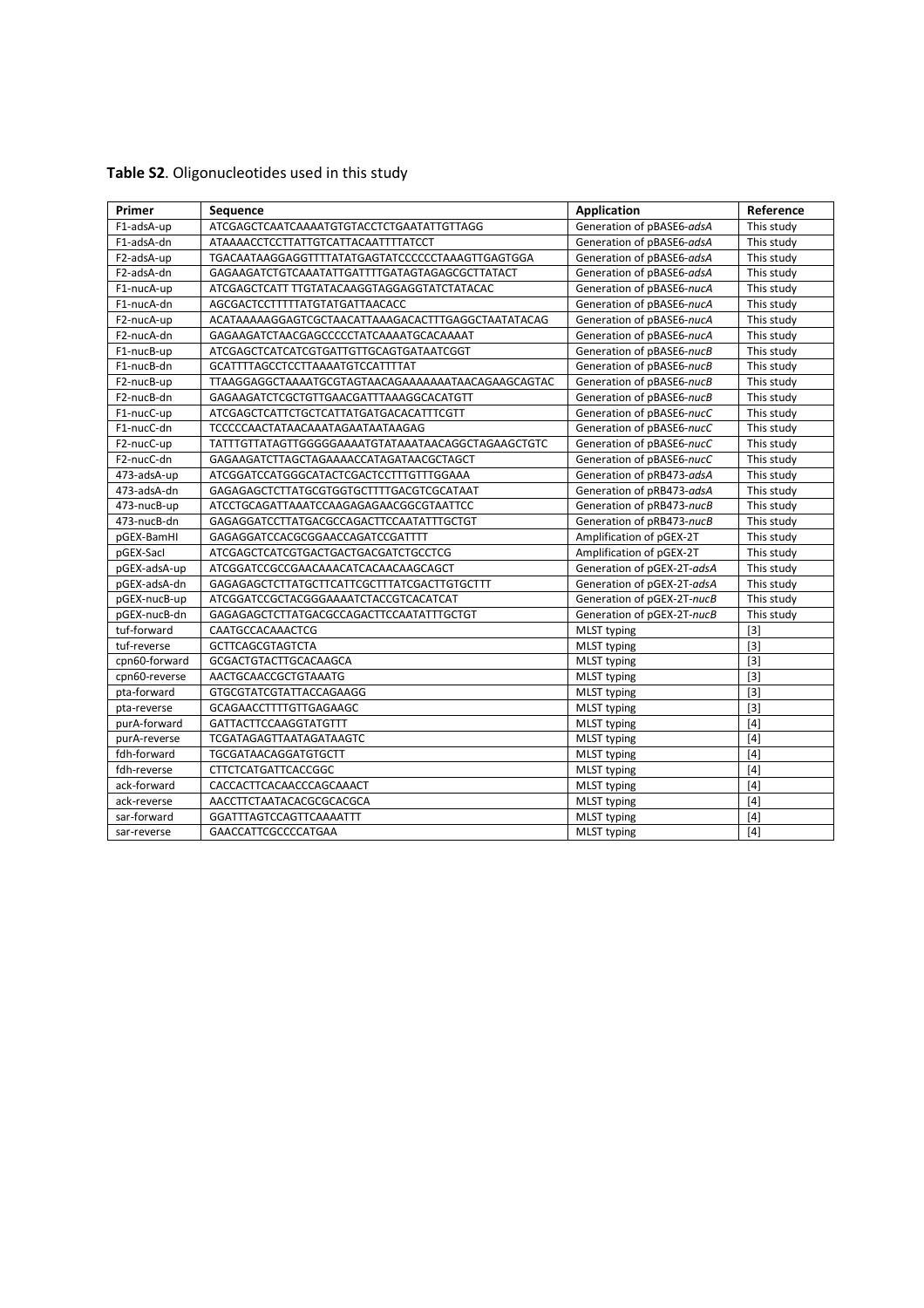**Table S3.** Identification of nuclease- and AdsA-encoding genes in the global collection of 622 *Staphylococcus pseudintermedius* isolates

|                          |                 | Sequence accession no |          |              |              |           |              |           |
|--------------------------|-----------------|-----------------------|----------|--------------|--------------|-----------|--------------|-----------|
|                          |                 |                       |          |              |              |           |              |           |
|                          |                 |                       |          |              |              |           |              |           |
| Isolate name             |                 |                       |          |              |              |           |              |           |
|                          | <b>Database</b> |                       |          | Assembly     |              |           |              |           |
|                          |                 |                       | <u>რ</u> |              |              |           |              |           |
|                          |                 |                       | ξ        |              | AdsA         | NucA      | <b>NucB</b>  | NucC      |
| 283734,1457              | <b>PATRIC</b>   | 283734,1457           | 17       | 1            | 1            | 1         | 1            | 1         |
| <b>ED99</b>              | RefSeq          | NC_017568             | 25       | 1            | 1            | 1         | 1            | 1         |
| 17-34405                 | <b>SRA</b>      | SRR10076055           | 45       | 0            | <b>ND</b>    | <b>ND</b> | <b>ND</b>    | <b>ND</b> |
| 17-B24281                | <b>SRA</b>      | SRR10076059           | 45       | 0            | <b>ND</b>    | <b>ND</b> | <b>ND</b>    | <b>ND</b> |
| NYVetLIRN-31             | <b>SRA</b>      | SRR5875113            | 45       | 1            | 1            | 1         | 1            | 1         |
| SPSE-18-VL-SD-MI-0030    | <b>SRA</b>      | SRR8815933            | 45       | 1            | 1            | 1         | 1            | 1         |
| SPSE-18-VL-SD-NC-0025    | <b>SRA</b>      | SRR8815951            | 45       | 1            | $\mathbf{1}$ | 1         | 1            | 1         |
| <b>SL/076</b>            | RefSeq          | MQMP00000000          | 45       | 1            | 1            | 1         | 1            | 1         |
| SL/085                   | RefSeq          | MQNB00000000          | 45       | 1            | 1            | 1         | 1            | 1         |
| SL/094                   | RefSeq          | MQNC00000000          | 45       | 1            | 1            | 1         | 1            | 1         |
| SL/114                   | RefSeq          | MQND00000000          | 45       | 1            | 1            | 1         | 1            | 1         |
| <b>VTH737</b>            | RefSeq          | QGOX00000000          | 45       | 1            | 1            | 1         | $\mathbf{1}$ | 1         |
| 283734,1413              |                 | PATRIC 283734,1413    | 45       | 1            | 1            | 1         | 1            | 1         |
| 742                      | RefSeq          | PHHY00000000          | 45       | 1            | 1            | 1         | 1            | 1         |
| 738                      | RefSeq          | PHHZ00000000          | 45       | 1            | 1            | 1         | 1            | 1         |
| 980                      | RefSeq          | PRDR00000000          | 45       | 1            | 1            | 1         | 1            | 1         |
| 208072207201-1           | RefSeq          | PEOJ00000000          | 45       | 1            | 1            | 1         | 1            | 1         |
| 209011300901-1           | RefSeq          | PEOS00000000          | 45       | 1            | 1            | 1         | 1            | 1         |
| 209013002001-1           | RefSeq          | PEOT00000000          | 45       | 1            | 1            | 1         | 1            | 1         |
| 209100702102-1           | RefSeq          | PEPC00000000          | 45       | 1            | 1            | 1         | 1            | 1         |
| 210050305001-1           | RefSeq          | PEPE00000000          | 45       | 1            | 1            | 1         | 1            | 1         |
| 213021206001-3           | RefSeq          | PEPW00000000          | 45       | 1            | 1            | 1         | 1            | 1         |
| 213123104301-4           | RefSeq          | PEQE00000000          | 45       | 1            | 1            | 1         | 1            | 1         |
| 12-4975*                 | <b>SRA</b>      | SRR10076052           | 64       | 0            | ND           | <b>ND</b> | <b>ND</b>    | <b>ND</b> |
| 12-45328                 | <b>SRA</b>      | SRR10076053           | 64       | 0            | <b>ND</b>    | <b>ND</b> | <b>ND</b>    | <b>ND</b> |
| 16-B20641                | <b>SRA</b>      | SRR10076071           | 64       | 0            | ND.          |           | ND ND        | ND.       |
| SPSE-17-VL-OH-IN-PU-0016 | <b>SRA</b>      | SRR6160719            | 64       | 1            | 1            | 1         | 1            | 1         |
| SPSE-17-VL-LA-KS-0039    | <b>SRA</b>      | SRR7239977            | 64       | 1            | 1            | 1         | 1            | 1         |
| SPSE-18-VL-LA-TX-0016    | <b>SRA</b>      | SRR8176568            | 64       | 1            | 1            | 1         | 1            | 1         |
| SPSE-18-VL-SD-OK-0017    | <b>SRA</b>      | SRR8236075            | 64       | 1            | 1            | 1         | 1            | 1         |
| SPSE-18-VL-LA-ND-0031    | <b>SRA</b>      | SRR8815925            | 64       | 1            | 1            | 1         | 1            | 1         |
| SPSE-18-VL-SD-OK-0026    | <b>SRA</b>      | SRR8815926            | 64       | 1            | $\mathbf{1}$ | 1         | 1            | 1         |
| SPSE-18-VL-SD-OK-0042    | <b>SRA</b>      | SRR9028898            | 64       | 1            | 1            | 1         | 1            | 1         |
| 283734,1319              | <b>PATRIC</b>   | 283734,1319           | 64       | 1            | 1            | 1         | 1            | 1         |
| 283734,1362              |                 | PATRIC 283734,1362    | 64       | 1            | 1            | 1         | 1            | 1         |
| 283734,1368              |                 | PATRIC 283734,1368    | 64       | 1            | 1            | 1         | $\mathbf{1}$ | 1         |
| SP102a                   | RefSeq          | QHIL00000000          | 64       | $\mathbf{1}$ | $\mathbf{1}$ | 1         | $\mathbf{1}$ | 1         |
| SP <sub>18a</sub>        | RefSeq          | QHJC00000000          | 64       | 1            | $\mathbf{1}$ | 1         | 1            | 1         |
| 200                      | RefSeq          | PHHV00000000          | 64       | 1            | 1            | 1         | 1            | 1         |
| ST64-4                   | RefSeq          | QQPM00000000          | 64       | 1            | 1            | 1         | 1            | 1         |
| ST64-5                   | RefSeq          | QQPN00000000          | 64       | 1            | 1            | 1         | 1            | 1         |
| ST64-6                   | RefSeq          | QQPO00000000          | 64       | 1            | $\mathbf 1$  | 1         | 1            | 1         |
| <b>MAD401</b>            | RefSeq          | QGPK00000000          | 68       | 1            | 1            | 1         | 1            | 1         |
| 283734,1315              |                 | PATRIC 283734,1315    | 68       | 1            | 1            | 1         | 1            | 1         |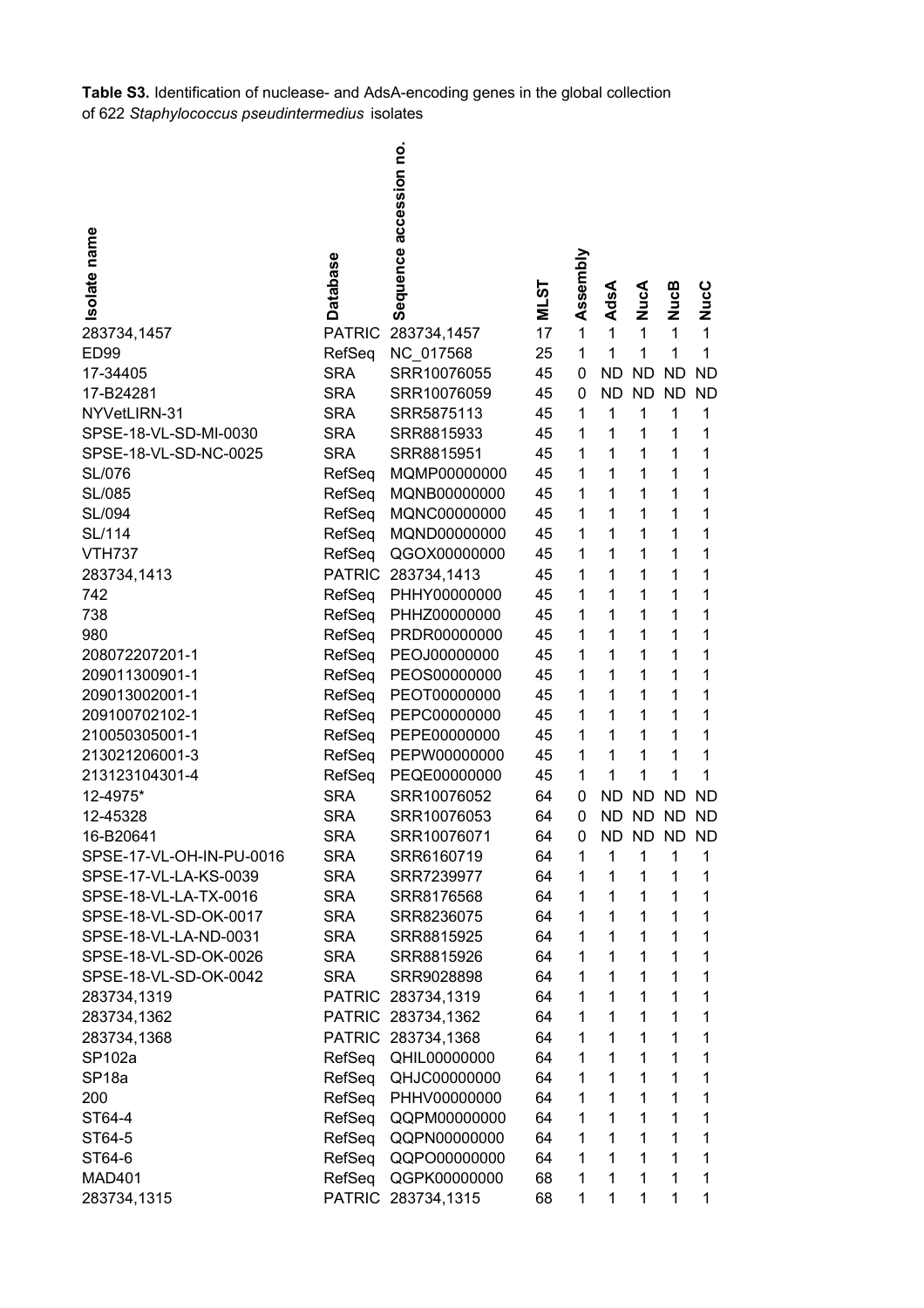| 283734,1316           |               | PATRIC 283734,1316 | 68 | 1            | 1            | 1         | 1            | 1           |
|-----------------------|---------------|--------------------|----|--------------|--------------|-----------|--------------|-------------|
| 283734,133            |               | PATRIC 283734,133  | 68 | 1            | 1            | 1         | 1            | 1           |
| 283734,1334           |               | PATRIC 283734,1334 | 68 | 1            | $\mathbf{1}$ | 1         | 1            | $\mathbf 1$ |
| 283734,1344           |               | PATRIC 283734,1344 | 68 | 1            | $\mathbf{1}$ | 1         | 1            | 1           |
| 283734,135            |               | PATRIC 283734,135  | 68 | 1            | 1            | 1         | 1            | 1           |
| 283734,1352           |               | PATRIC 283734,1352 | 68 | 1            | 1            | 1         | 1            | 1           |
| 283734,1364           |               | PATRIC 283734,1364 | 68 | 1            | 1            | 1         | 1            | 1           |
| 283734,1385           |               | PATRIC 283734,1385 | 68 | 1            | 1            | 1         | 1            | 1           |
| 283734,1393           |               | PATRIC 283734,1393 | 68 | $\mathbf{1}$ | $\mathbf 1$  | 1         | 1            | $\mathbf 1$ |
| 283734,1401           |               | PATRIC 283734,1401 | 68 | 1            | 1            | 1         | 1            | 1           |
| 283734,1452           | <b>PATRIC</b> | 283734,1452        | 68 | 1            | 1            | 1         | $\mathbf{1}$ | 1           |
| 23929                 | <b>SRA</b>    | ERR175868          | 68 | 1            | 1            | 1         | $\mathbf 1$  | 1           |
| 63228                 | RefSeq        | CP015626           | 68 | 1            | 1            | 1         | 1            | 1           |
| 45665                 | <b>SRA</b>    | SRR8092759         | 71 | 1            | 1            | 1         | 1            | 1           |
| 44812                 | <b>SRA</b>    | SRR8092760         | 71 | 1            | 0            | 1         | 1            | 1           |
| 44407                 | <b>SRA</b>    | SRR8092761         | 71 | 1            | $\mathbf{1}$ | 1         | 1            | $\mathbf 1$ |
| 42203                 | <b>SRA</b>    | SRR8092762         | 71 | 1            | 1            | 1         | 1            | 1           |
| 35686                 | <b>SRA</b>    | SRR8092763         | 71 | 1            | 1            | 1         | 1            | 1           |
| 35681                 | <b>SRA</b>    | SRR8092764         | 71 | 1            | 1            | 1         | 1            | 1           |
| 32980                 | <b>SRA</b>    | SRR8092765         | 71 | 1            | 1            | 1         | 1            | 1           |
| 32959                 | <b>SRA</b>    | SRR8092766         | 71 | 1            | 1            | 1         | 1            | 1           |
| 14-B13747             | <b>SRA</b>    | SRR10076046        | 71 | 0            | <b>ND</b>    | <b>ND</b> | <b>ND</b>    | <b>ND</b>   |
| 13-46333              | <b>SRA</b>    | SRR10076050        | 71 | 0            | <b>ND</b>    | <b>ND</b> | <b>ND</b>    | <b>ND</b>   |
| 15-B29911             | <b>SRA</b>    | SRR10076072        | 71 | 0            | <b>ND</b>    | ND.       | <b>ND</b>    | <b>ND</b>   |
| 15-B26562             | <b>SRA</b>    | SRR10076075        | 71 | 0            | <b>ND</b>    | <b>ND</b> | ND.          | <b>ND</b>   |
| 15-B28096             | <b>SRA</b>    | SRR10076076        | 71 | 0            | <b>ND</b>    | <b>ND</b> | <b>ND</b>    | <b>ND</b>   |
| 18-B24733             | <b>SRA</b>    | SRR10076079        | 71 | 0            | <b>ND</b>    | <b>ND</b> | <b>ND</b>    | <b>ND</b>   |
| SPSE-18-VL-NY-GA-0010 | <b>SRA</b>    | SRR8247815         | 71 | 1            | $\mathbf{1}$ | 1         | 1            | 1           |
| 283734,132            | <b>PATRIC</b> | 283734,132         | 71 | 1            | 1            | 1         | 1            | 1           |
| 283734,1335           | <b>PATRIC</b> | 283734,1335        | 71 | 1            | 1            | 1         | 1            | 1           |
| 283734,1336           |               | PATRIC 283734,1336 | 71 | 1            | 1            | 1         | 1            | 1           |
| 283734,1356           |               | PATRIC 283734,1356 | 71 | 1            | $\mathbf 0$  | 1         | 1            | 1           |
| 283734,1438           |               | PATRIC 283734,1438 | 71 | 1            | 1            | 1         | 1            | 1           |
| 283734,1458           |               | PATRIC 283734,1458 | 71 | $\mathbf{1}$ | $\mathbf 1$  | 1         | 1            | 1           |
| 69876                 | <b>SRA</b>    | ERR144842          | 71 | 1            | 1            | 1         | 1            | 1           |
| <b>HH15</b>           | <b>SRA</b>    | ERR144844          | 71 | 1            | 1            | 1         | 1            | 1           |
| <b>GL119A</b>         | <b>SRA</b>    | ERR294366          | 71 | 1            | 1            | 1         | 1            | 1           |
| <b>GL151A</b>         | <b>SRA</b>    | ERR294367          | 71 | 1            | 1            | 1         | 1            | 1           |
| E140                  | RefSeq        | ANOI00000000       | 71 | 1            | 1            | 1         | 1            | 1           |
| <b>SP131a</b>         | RefSeq        | QHIB00000000       | 71 | 1            | 1            | 1         | 1            | 1           |
| SP128a                | RefSeq        | QHIE00000000       | 71 | 1            | 1            | 1         | 1            | 1           |
| SP106a                | RefSeq        | QHII00000000       | 71 | 1            | 1            | 1         | 1            | 1           |
| SP105a                | RefSeq        | QHIJ00000000       | 71 | 1            | 1            | 1         | 1            | 1           |
| SP86a                 | RefSeq        | QHIO00000000       | 71 | 1            | 1            | 1         | 1            | 1           |
| SP85a                 | RefSeq        | QHIP00000000       | 71 | 1            | 1            | 1         | 1            | 1           |
| SP35a                 | RefSeq        | QHIT00000000       | 71 | 1            | 1            | 1         | 1            | 1           |
|                       |               |                    | 71 | 1            | 1            | 1         | 1            | 1           |
| SP33a                 | RefSeq        | QHIV00000000       | 71 | 1            | 1            | 1         | 1            | 1           |
| SP <sub>29a</sub>     | RefSeq        | QHIZ00000000       |    |              |              |           |              |             |
| SP <sub>28a</sub>     | RefSeq        | QHJA00000000       | 71 | 1            | 1            | 1         | 1            | 1           |
| SP27a                 | RefSeq        | QHJB00000000       | 71 | 1            | 1            | 1         | 1            | 1           |
| 81661 (20081661)      | RefSeq        | CP016073           | 71 | 1            | 1            | 1         | 0            | 1           |
| 335                   | RefSeq        | PHHW00000000       | 71 | 1            | 1            | 1         | 1            | 1           |
| 473                   | RefSeq        | PHHX00000000       | 71 | 1            | 1            | 1         | 1            | $\mathbf 1$ |
| 651                   | RefSeq        | PHIB00000000       | 71 | 1            | 1            | 1         | 1            | 1           |
| 586                   | RefSeq        | PHIC00000000       | 71 | 1            | 1            | 1         | 1            | 1           |
| 476                   | RefSeq        | PHID00000000       | 71 | 1            | 1            | 1         | 1            | 1           |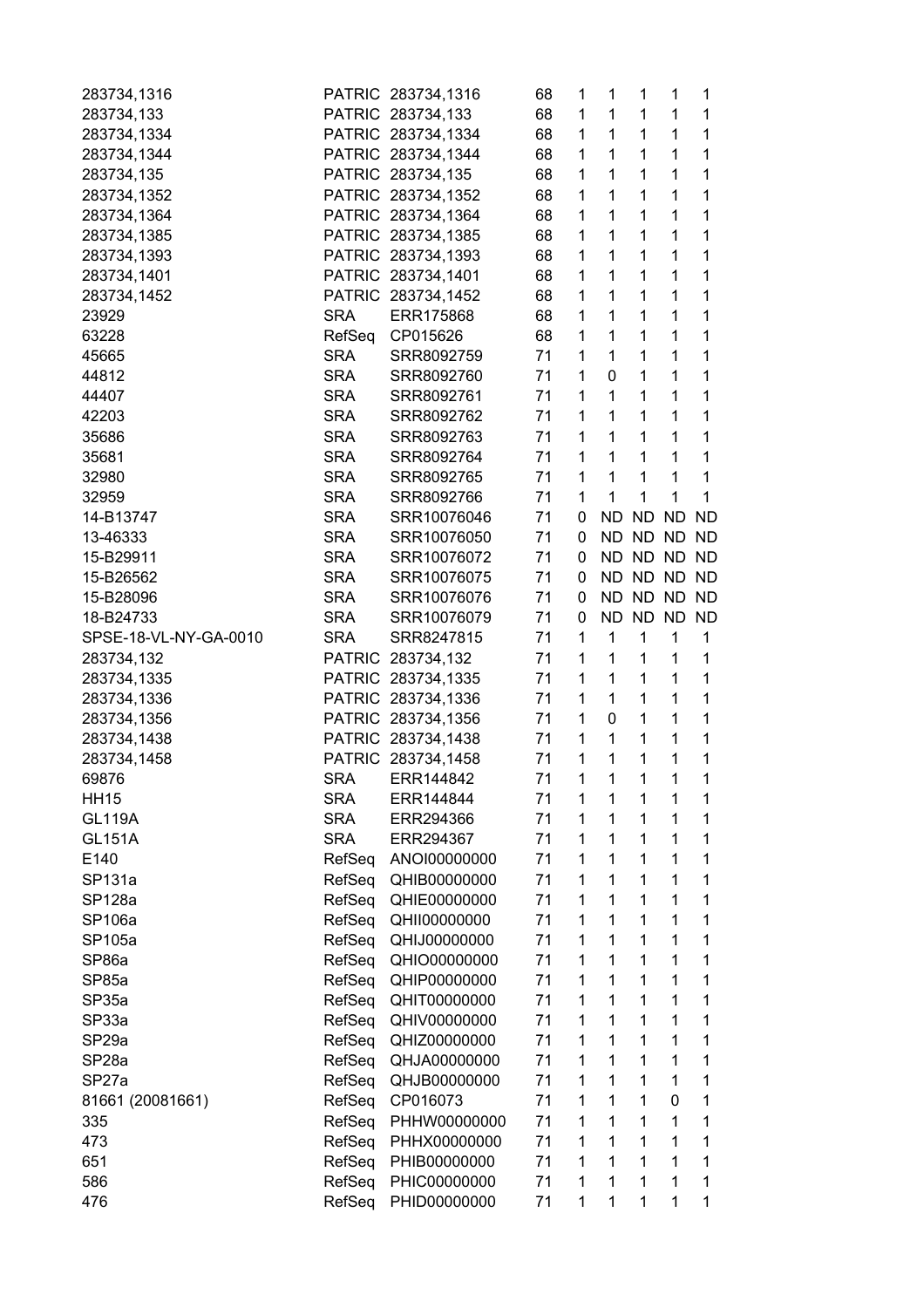| 208071704702-1        | RefSeq        | PEOH00000000       | 71 | 1 | 1            | 1            | 1 | 1            |
|-----------------------|---------------|--------------------|----|---|--------------|--------------|---|--------------|
| 208071804401-1        | RefSeq        | PEOI00000000       | 71 | 1 | 1            | 1            | 1 | 1            |
| 208073001801-1        | RefSeq        | PEOK00000000       | 71 | 1 | 1            | $\mathbf 1$  | 1 | $\mathbf{1}$ |
| 208081905001-1        | RefSeq        | PEOL00000000       | 71 | 1 | $\mathbf{1}$ | $\mathbf{1}$ | 1 | 1            |
| 208082803802-1        | RefSeq        | PEON00000000       | 71 | 1 | 1            | 1            | 1 | 1            |
| 208090903101-3        | RefSeq        | PEOP00000000       | 71 | 1 | 1            | 1            | 1 | 1            |
| 208112602301-1        | RefSeq        | PEOQ00000000       | 71 | 1 | 1            | $\mathbf 1$  | 1 | 1            |
| 209011202701-2        | RefSeq        | PEOR00000000       | 71 | 1 | 1            | $\mathbf 1$  | 1 | 1            |
| 209020401401-1        | RefSeq        | PEOU00000000       | 71 | 1 | 1            | $\mathbf{1}$ | 1 | 1            |
| 209022503501-1        | RefSeq        | PEOV00000000       | 71 | 1 | 1            | 1            | 1 | 1            |
| 209031201604-5        | RefSeq        | PEOW00000000       | 71 | 1 | 1            | 1            | 1 | 1            |
| 209032500801-3        | RefSeq        | PEOX00000000       | 71 | 1 | 1            | 1            | 1 | 1            |
| 209040302601-1        | RefSeq        | PEOY00000000       | 71 | 1 | 1            | 1            | 1 | 1            |
| 209042702101-1        | RefSeq        | PEOZ0000000        | 71 | 1 | 1            | $\mathbf 1$  | 1 | 1            |
| 209052604401-1        | RefSeq        |                    |    | 1 | 1            | $\mathbf 1$  | 1 | $\mathbf{1}$ |
|                       |               | PEPA00000000       | 71 | 1 | 1            | 1            |   | 1            |
| 210062301601-1        | RefSeq        | PEPF00000000       | 71 |   |              |              | 1 |              |
| 211012802302-1        | RefSeq        | PEPK00000000       | 71 | 1 | 1            | 1            | 1 | 1            |
| 211041505801-1        | RefSeq        | PEPL00000000       | 71 | 1 | 1            | 1            | 1 | 1            |
| 211083101901-1        | RefSeq        | PEPM00000000       | 71 | 1 | 1            | 1            | 1 | 1            |
| 212042703101-1        | RefSeq        | PEPP00000000       | 71 | 1 | 1            | $\mathbf 1$  | 1 | 1            |
| 213010701401-1        | RefSeq        | PEPT00000000       | 71 | 1 | 1            | $\mathbf 1$  | 1 | 1            |
| 213121103601-1        | RefSeq        | PEQD00000000       | 71 | 1 | 1            | 1            | 1 | 1            |
| G3C4                  | RefSeq        | CP032682           | 71 | 1 | 1            | 1            | 1 | 1            |
| SVA_MRSP_25130        | <b>SRA</b>    | ERR758366          | 71 | 1 | 1            | 1            | 1 | 1            |
| SVA_MRSP_25131        | <b>SRA</b>    | ERR758380          | 71 | 1 | 1            | 1            | 1 | 1            |
| <b>SVA MRSP 25136</b> | <b>SRA</b>    | ERR758381          | 71 | 1 | 1            | 1            | 1 | 1            |
| SVA_MRSP_32123        | <b>SRA</b>    | ERR758382          | 71 | 1 | 1            | 1            | 1 | 1            |
| SVA_MRSP_32569        | <b>SRA</b>    | ERR758383          | 71 | 1 | 1            | $\mathbf 1$  | 1 | 1            |
| SVA_MRSP_33004        | <b>SRA</b>    | ERR758384          | 71 | 1 | 1            | 1            | 1 | 1            |
| SVA_MRSP_33008        | <b>SRA</b>    | ERR758385          | 71 | 1 | 1            | 1            | 1 | 1            |
| <b>SVA MRSP 45655</b> | <b>SRA</b>    | ERR758386          | 71 | 1 | 1            | 1            | 1 | 1            |
| SVA_MRSP_AB525        | <b>SRA</b>    | ERR758387          | 71 | 1 | 1            | $\mathbf 1$  | 1 | 1            |
| SVA_MRSP_AB557        | <b>SRA</b>    | ERR758388          | 71 | 1 | 1            | $\mathbf 1$  | 1 | 1            |
| SVA_MRSP_AB559        | <b>SRA</b>    | ERR758389          | 71 | 1 | $\mathbf{1}$ | $\mathbf{1}$ | 1 | 1            |
| SVA MRSP AB560        | <b>SRA</b>    | ERR758390          | 71 | 1 | 1            | 1            | 1 | 1            |
| SVA MRSP AB567        | <b>SRA</b>    | ERR758391          | 71 | 1 | 1            | 1            | 1 | 1            |
| SVA_MRSP_AB587        | <b>SRA</b>    | ERR758392          | 71 | 1 | 1            | 1            | 1 | 1            |
| SVA MRSP AB588        | <b>SRA</b>    | ERR758393          | 71 | 1 | 1            | 1            | 1 | $\mathbf 1$  |
| SVA_MRSP_AB616        | <b>SRA</b>    | ERR758394          | 71 | 1 | 1            | 1            | 1 | $\mathbf 1$  |
| SVA MRSP AB617        | <b>SRA</b>    | ERR758395          | 71 | 1 | 1            | $\mathbf 1$  | 1 | $\mathbf 1$  |
| SVA_MRSP_AB619        | <b>SRA</b>    | ERR758396          | 71 | 1 | 1            | $\mathbf 1$  | 1 | 1            |
| SVA_MRSP_AB626        | <b>SRA</b>    | ERR758397          | 71 | 1 | 1            | 1            | 1 | 1            |
|                       |               |                    | 71 | 1 | 1            | 1            | 1 | 1            |
| SVA MRSP AB728        | <b>SRA</b>    | ERR758398          |    | 1 |              |              |   |              |
| SVA_MRSP_AB731        | <b>SRA</b>    | ERR758399          | 71 |   | 1            | 1            | 1 | 1            |
| SVA_MRSP_AB766        | <b>SRA</b>    | ERR758401          | 71 | 1 | 1            | 1            | 1 | $\mathbf 1$  |
| SVA_MRSP_AB769        | <b>SRA</b>    | ERR758402          | 71 | 1 | 1            | 1            | 1 | $\mathbf 1$  |
| SVA_MRSP_AB789        | <b>SRA</b>    | ERR758403          | 71 | 1 | 1            | $\mathbf{1}$ | 1 | 1            |
| 283734,1317           | <b>PATRIC</b> | 283734,1317        | 84 | 1 | 1            | 1            | 1 | $\mathbf 1$  |
| 283734,1318           | <b>PATRIC</b> | 283734,1318        | 84 | 1 | 1            | 1            | 1 | 1            |
| 283734,1338           |               | PATRIC 283734,1338 | 84 | 1 | 1            | 1            | 1 | 1            |
| 283734,1366           |               | PATRIC 283734,1366 | 84 | 1 | 1            | 1            | 1 | $\mathbf 1$  |
| SP111a                | RefSeq        | QHIH00000000       | 84 | 1 | 1            | 1            | 1 | $\mathbf 1$  |
| SP87a                 | RefSeq        | QHIN00000000       | 84 | 1 | $\mathbf 1$  | $\mathbf{1}$ | 1 | $\mathbf{1}$ |
| SP83a                 | RefSeq        | QHIR00000000       | 84 | 1 | 1            | $\mathbf{1}$ | 1 | 1            |
| NA45 (UWMNA45)        | RefSeq        | CP016072           | 84 | 1 | 1            | 1            | 1 | 1            |
| 684                   | RefSeq        | PHIA00000000       | 84 | 1 | 1            | 1            | 1 | 1            |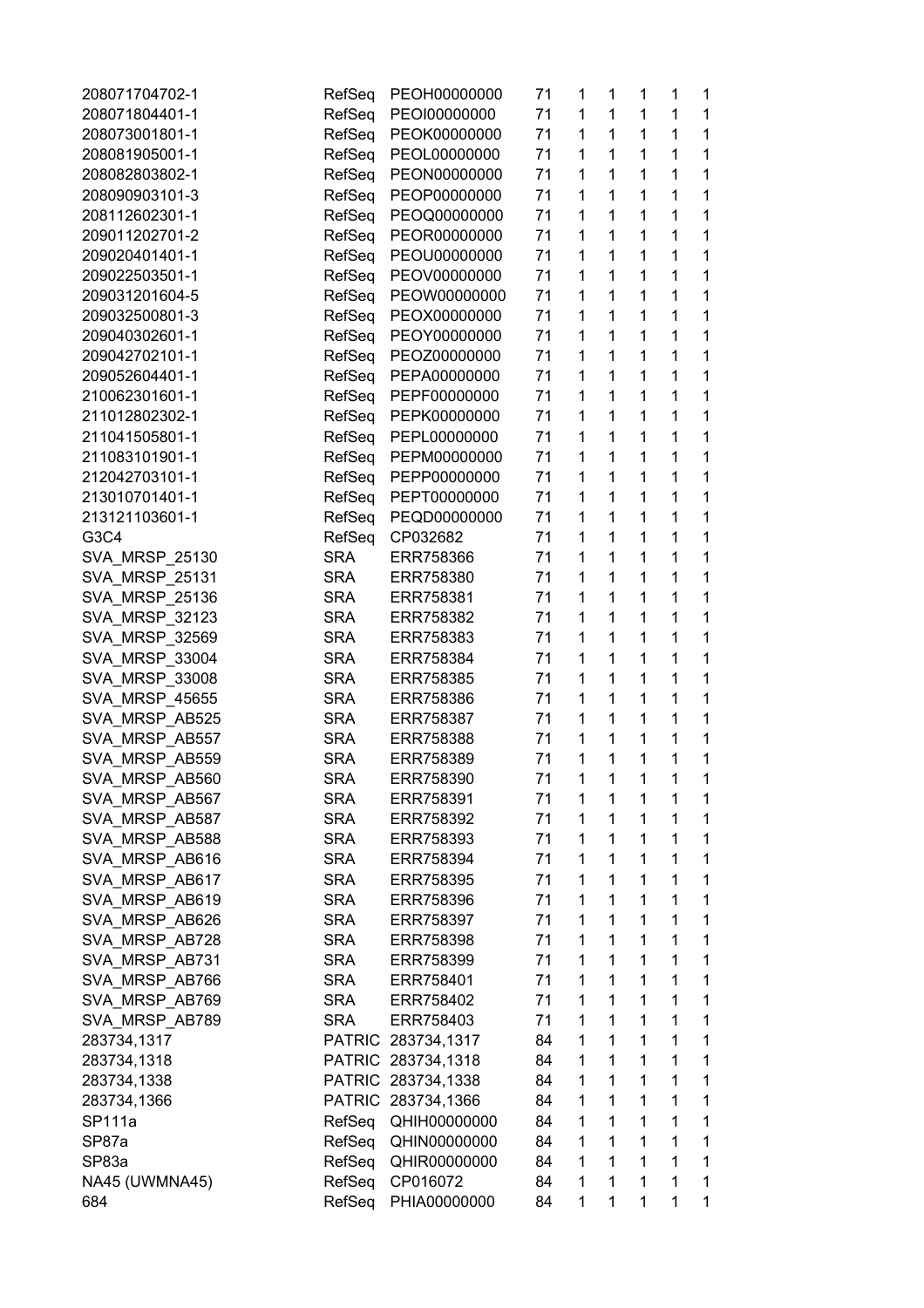| SPSE-18-VL-OH-WA-0002      | <b>SRA</b>    | SRR8062306         | 96  | 1            | 1            | $\mathbf{1}$ | 1            | 1            |
|----------------------------|---------------|--------------------|-----|--------------|--------------|--------------|--------------|--------------|
| SPSE-18-VL-LA-KS-0016      | <b>SRA</b>    | SRR8176787         | 97  | 1            | 1            | 1            | 1            | 1            |
| SPSE-18-VL-NY-GA-0015      | <b>SRA</b>    | SRR8360302         | 121 | 1            | 1            | $\mathbf{1}$ | 1            | 1            |
| SL/154                     | RefSeq        | MQNF00000000       | 121 | 1            | 1            | 1            | 1            | 1            |
| 15-3089                    | <b>SRA</b>    | SRR10076032        | 150 | 0            | <b>ND</b>    | ND.          | <b>ND</b>    | <b>ND</b>    |
| 15-3353                    | <b>SRA</b>    | SRR10076074        | 150 | 0            | <b>ND</b>    | <b>ND</b>    | <b>ND</b>    | <b>ND</b>    |
| SPSE-17-VL-NY-GA-0003      | <b>SRA</b>    | SRR6424825         | 150 | 1            | 1            | 1            | 1            | 1            |
| SPSE-18-VL-NY-FL-0025      | <b>SRA</b>    | SRR8899776         | 150 | 1            | 1            | 1            | 1            | 1            |
| 283734,1346                | <b>PATRIC</b> | 283734,1346        | 150 | $\mathbf{1}$ | 1            | $\mathbf{1}$ | 1            | 1            |
| 283734,1349                | PATRIC        | 283734,1349        | 150 | 1            | 0            | 1            | 1            | 1            |
| 283734,1372                | <b>PATRIC</b> | 283734,1372        | 150 | 1            | 1            | 1            | 1            | 1            |
| SPSE-18-VL-LA-ND-0001      | <b>SRA</b>    | SRR12362133        | 155 | $\mathbf{1}$ | 1            | 1            | 1            | 1            |
| SPSE-18-VL-SD-MI-0001      | <b>SRA</b>    | SRR7788256         | 155 | 1            | 1            | 1            | 1            | 1            |
| SPSE-18-VL-NY-MS-0001      | <b>SRA</b>    | SRR8146147         | 155 | 1            | 1            | 1            | 1            | 1            |
| SPSE-18-VL-LA-PA-Ryan-0013 | <b>SRA</b>    | SRR8176632         | 155 | $\mathbf{1}$ | 1            | 1            | 1            | 1            |
| SPSE-18-VL-NY-MS-0016      | <b>SRA</b>    | SRR8360143         | 155 | 1            | 1            | 1            | 1            | 1            |
| SPSE-18-VL-LA-PA-Ryan-0027 | <b>SRA</b>    | SRR8815909         | 155 | 1            | 1            | 1            | 1            | 1            |
| SPSE-18-VL-LA-PA-Ryan-0031 | <b>SRA</b>    | SRR8815923         | 155 | 1            | 1            | 1            | 1            | 1            |
| SPSE-18-VL-NY-GA-0019      | SRA           | SRR8864252         | 155 | 1            | 1            | 1            | 1            | 1            |
| SPSE-18-VL-NY-MS-0043      | SRA           | SRR9016902         | 155 | $\mathbf 1$  | 1            | 1            | 1            | 1            |
|                            | <b>PATRIC</b> |                    | 155 | 1            | 1            | 1            | 1            | 1            |
| 283734,1415                | <b>PATRIC</b> | 283734,1415        |     | 1            | 1            | 1            |              |              |
| 283734,1462                |               | 283734,1462        | 155 |              |              |              | 1            | 1            |
| 283734,1468                | <b>PATRIC</b> | 283734,1468        | 155 | 1            | 1            | 1            | 1            | 1            |
| 16-B22169                  | <b>SRA</b>    | SRR10076067        | 157 | 0            | <b>ND</b>    | <b>ND</b>    | <b>ND</b>    | <b>ND</b>    |
| SPSE-18-VL-NY-GA-0021      | <b>SRA</b>    | SRR8864266         | 157 | $\mathbf{1}$ | $\mathbf{1}$ | $\mathbf{1}$ | 1            | $\mathbf{1}$ |
| SPSE-18-VL-SD-NC-0041      | <b>SRA</b>    | SRR9029455         | 157 | 1            | 1            | 1            | $\mathbf{1}$ | 1            |
| 283734,1331                |               | PATRIC 283734,1331 | 169 | $\mathbf{1}$ | 1            | 1            | 1            | 1            |
| 15-36710                   | <b>SRA</b>    | SRR10076031        | 181 | 0            | <b>ND</b>    | ND.          | <b>ND</b>    | <b>ND</b>    |
| 18-H45776B                 | <b>SRA</b>    | SRR10076045        | 181 | 0            | ND           | ND.          | <b>ND</b>    | ND           |
| 14-43408                   | <b>SRA</b>    | SRR10076048        | 181 | 0            | ND.          | ND ND        |              | ND.          |
| 16-34638                   | <b>SRA</b>    | SRR10076063        | 181 | 0            | ND.          | ND ND        |              | ND           |
| 16-31973                   | <b>SRA</b>    | SRR10076066        | 181 | 0            |              | ND ND ND     |              | ND.          |
| 18-H45776A                 | <b>SRA</b>    | SRR10076068        | 181 | 0            | <b>ND</b>    | ND ND        |              | <b>ND</b>    |
| 16-31387                   | <b>SRA</b>    | SRR10076069        | 181 | 0            |              | ND ND ND     |              | <b>ND</b>    |
| 15-38732                   | <b>SRA</b>    | SRR10076078        | 181 | 0            |              | ND ND ND ND  |              |              |
| SPSE-18-VL-LA-TX-0004      | SRA           | SRR12362129        | 181 | 1            | 1            | 1            | 1            | 1            |
| SPSE-18-VL-LA-KY-0004      | <b>SRA</b>    | SRR12362138        | 181 | 1            | 1            | 1            | $\mathbf{1}$ | 1            |
| SPSE-17-VL-LA-KY-0008      | <b>SRA</b>    | SRR6214505         | 181 | 1            | 1            | 1            | 1            | 1            |
| SPSE-17-VL-LA-U-Penn-0006  | <b>SRA</b>    | SRR6374204         | 181 | 1            | 1            | 1            | 1            | 1            |
| SPSE-17-VL-NY-MS-003       | <b>SRA</b>    | SRR6424470         | 181 | 1            | 1            | 1            | 1            | 1            |
| SPSE-17-VL-SD-MI-0025      | <b>SRA</b>    | SRR7079317         | 181 | 1            | 1            | 1            | 1            | 1            |
| SPSE-18-VL-SD-OK-0001      | <b>SRA</b>    | SRR7788249         | 181 | 1            | 1            | 1            | 1            | 1            |
| SPSE-18-VL-NY-MS-0012      | <b>SRA</b>    | SRR8146029         | 181 | 1            | 1            | 1            | 1            | 1            |
| SPSE-18-VL-SD-OK-0024      | <b>SRA</b>    | SRR8236053         | 181 | 1            | 1            | 1            | 1            | 1            |
| SPSE-18-VL-SD-NC-0022      | <b>SRA</b>    | SRR8236062         | 181 | 1            | 1            | 1            | 1            | 1            |
| SPSE-18-VL-SD-OK-0023      | <b>SRA</b>    | SRR8236070         | 181 | 1            | 1            | 1            | 1            | 1            |
| SPSE-18-VL-LA-KS-0027      | SRA           | SRR8632535         | 181 | 1            | 1            | 1            | 1            | 1            |
| SPSE-18-VL-SD-NC-0028      | <b>SRA</b>    | SRR8815962         | 181 | 1            | 1            | 1            | 1            | 1            |
| SPSE-18-VL-NY-GAT-0004     | <b>SRA</b>    | SRR8146152         | 188 | 1            | 1            | 1            | 1            | 1            |
| SPSE-18-VL-SD-IA-0022      | <b>SRA</b>    | SRR8236177         | 188 | 1            | 1            | 1            | 1            | 1            |
| SPSE-18-VL-SD-OK-0044      | <b>SRA</b>    | SRR9029846         | 188 | 1            | 1            | 1            | 1            | 1            |
| 12-41269                   | <b>SRA</b>    | SRR10076054        | 192 | 1            | 1            | 1            | 1            | 1            |
| SPSE-18-VL-NY-MS-0023      | <b>SRA</b>    | SRR8360136         | 192 | 1            | 1            | 1            | 1            | 1            |
| SPSE-17-VL-SD-OK-0014      | <b>SRA</b>    | SRR6311929         | 239 | 1            | 1            | 1            | 1            | 1            |
| SPSE-18-VL-OH-ON-0005      | <b>SRA</b>    | SRR8062180         | 241 | 1            | 1            | 1            | 1            | 1            |
| SPSE-18-VL-LA-KY-0031      |               | SRR8815900         |     | 1            | 1            | 1            | 1            | $\mathbf{1}$ |
|                            | <b>SRA</b>    |                    | 241 |              |              |              |              |              |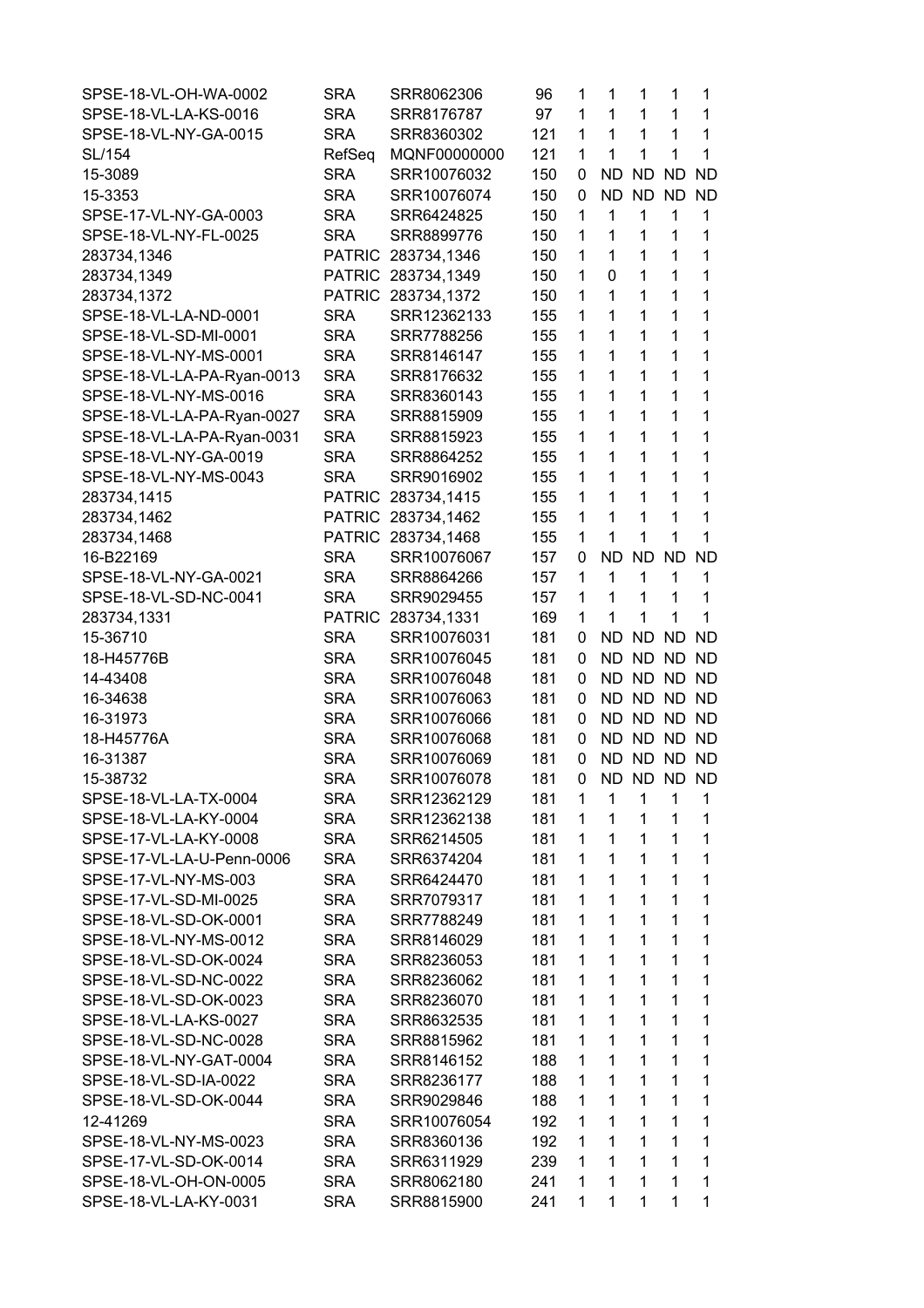| SPSE-18-VL-NY-NJ-0003      | SRA           | SRR8451763         | 257 | 1            | $\mathbf{1}$ | 1         | 1         | 1            |
|----------------------------|---------------|--------------------|-----|--------------|--------------|-----------|-----------|--------------|
| 283734,1377                |               | PATRIC 283734,1377 | 257 | 1            | 1            | 1         | 1         | 1            |
| 41415                      | <b>SRA</b>    | SRR8092757         | 258 | 1            | 1            | 1         | 1         | $\mathbf{1}$ |
| 33587                      | <b>SRA</b>    | SRR8092758         | 258 | 1            | 1            | 1         | 1         | 1            |
| 44395                      | <b>SRA</b>    | SRR8092774         | 258 | 1            | 1            | 1         | 1         | 1            |
| 42843                      | <b>SRA</b>    | SRR8092775         | 258 | $\mathbf{1}$ | $\mathbf{1}$ | 1         | 1         | 1            |
| 44666                      | <b>SRA</b>    | SRR8092776         | 258 | 1            | $\mathbf{1}$ | 1         | 1         | 1            |
| 44440                      | <b>SRA</b>    | SRR8092777         | 258 | 1            | 1            | 1         | 1         | 1            |
| SP84a                      | RefSeq        | QHIQ00000000       | 258 | 1            | $\mathbf{1}$ | 1         | 1         | 1            |
| 210081303901-1             | RefSeq        | PEPG00000000       | 258 | 1            | 1            | 1         | 1         | 1            |
| 210083003701-1             | RefSeq        | PEPH00000000       | 258 | 1            | 1            | 1         | 1         | 1            |
| 212061102701-1             | RefSeq        | PEPQ00000000       | 258 | $\mathbf{1}$ | 1            | 1         | 1         | 1            |
| 212122401201-1             | RefSeq        | PEPS00000000       | 258 | 1            | 1            | 1         | 1         | 1            |
| 213012202401-1             | RefSeq        | PEPU00000000       | 258 | 1            | $\mathbf{1}$ | 1         | 1         | 1            |
| 213101103401-1             |               |                    | 258 | $\mathbf{1}$ | $\mathbf{1}$ | 1         | 1         | 1            |
|                            | RefSeq        | PEQB00000000       |     | 1            | 1            | 1         | 1         | 1            |
| BNG1                       | <b>SRA</b>    | ERR144839          | 260 |              |              |           |           |              |
| 14-35974                   | <b>SRA</b>    | SRR10076047        | 261 | 0            | <b>ND</b>    | <b>ND</b> | <b>ND</b> | <b>ND</b>    |
| SPSE-18-VL-OH-IN-0021      | <b>SRA</b>    | SRR8397379         | 261 | 1            | 1            | 1         | 1         | 1            |
| 1726                       | <b>SRA</b>    | ERR144810          | 261 | 1            | 0            | 1         | 1         | 0            |
| 208090205001-1             | RefSeq        | PEOO00000000       | 261 | $\mathbf{1}$ | $\mathbf{1}$ | 1         | 1         | 1            |
| 209113002401-1             | RefSeq        | PEPD00000000       | 261 | 1            | 1            | 1         | 1         | 1            |
| 210101902302-1             | RefSeq        | PEPI00000000       | 261 | 1            | 1            | 1         | 1         | 1            |
| 213062502301-1             | RefSeq        | PEPZ00000000       | 261 | $\mathbf 1$  | 1            | 1         | 1         | 1            |
| 208082101701-1             | RefSeq        | PEOM00000000       | 265 | 1            | 1            | 1         | 1         | 1            |
| 213101701201-2             | RefSeq        | PEQC00000000       | 265 | $\mathbf 1$  | $\mathbf{1}$ | 1         | 1         | 1            |
| SP34a                      | RefSeq        | QHIU00000000       | 277 | $\mathbf 1$  | $\mathbf{1}$ | 1         | 1         | 1            |
| 213032704301-1             | RefSeq        | PEPX00000000       | 277 | 1            | 1            | 1         | 1         | 1            |
| SPSE-17-VL-OH-ON-0034      | <b>SRA</b>    | SRR6742563         | 282 | 1            | 1            | 1         | 0         | 1            |
| SL/152                     | RefSeq        | MQNE00000000       | 282 | $\mathbf 1$  | 1            | 1         | 1         | 1            |
| SL/164                     | RefSeq        | MQNG00000000       | 282 | 1            | 1            | 1         | 1         | 1            |
| MAD627                     | RefSeq        | RJRN00000000       | 283 | 1            | 1            | 1         | 1         | 1            |
| SPSE-17-VL-OH-WA-0003      | <b>SRA</b>    | SRR5928324         | 298 | $\mathbf{1}$ | $\mathbf{1}$ | 1         | 1         | 1            |
| SPSE-18-VL-LA-KS-0023      | <b>SRA</b>    | SRR8176764         | 301 | 1            | 1            | 1         | 1         | 1            |
| 283734,1464                | <b>PATRIC</b> | 283734,1464        | 303 | 1            | $\mathbf{1}$ | 1         | 1         | 1            |
| SPSE-18-VL-LA-PA-Ryan-0018 | <b>SRA</b>    | SRR8206962         | 307 | $\mathbf 1$  | $\mathbf 1$  | 1         | 1         | 1            |
| 212030604001-1             | RefSeq        | PEPN00000000       | 307 | 1            | 1            | 1         | 1         | 1            |
| <b>HKU10-03</b>            | RefSeq        | NC_014925          | 308 | 1            | 1            | 1         | 1         | 1            |
| SPSE-18-VL-SD-NC-0016      | <b>SRA</b>    | SRR8236040         | 311 | 1            | 1            | 1         | 1         | 1            |
| 213092504301-1             | RefSeq        | PEQA00000000       | 312 | 1            | 1            | 1         | 1         | 1            |
| 209080503802-1             | RefSeq        | PEPB00000000       | 334 | 1            | $\mathbf{1}$ | 1         | 1         | 1            |
| 210102003501-1             | RefSeq        |                    | 336 | 1            | 1            | 1         | 1         | 1            |
|                            |               | PEPJ00000000       |     |              |              |           |           |              |
| 213012301501-1             | RefSeq        | PEPV00000000       | 342 | 1            | 1            | 1         | 1         | 1            |
| 213041503101-1             | RefSeq        | PEPY00000000       | 346 | $\mathbf 1$  | 1            | 1         | 1         | 1            |
| 212030802401-1             | RefSeq        | PEPO00000000       | 350 | 1            | 1            | 1         | 1         | 1            |
| 212112902001-1             | RefSeq        | PEPR00000000       | 350 | 1            | 1            | 1         | 1         | 1            |
| SPSE-18-VL-NY-GA-0022      | <b>SRA</b>    | SRR9200333         | 373 | 1            | 1            | 1         | 1         | 1            |
| SL/066                     | RefSeq        | MQMO0000000        | 429 | 1            | 1            | 1         | 1         | 1            |
| SPSE-17-VL-LA-ND-0004      | <b>SRA</b>    | SRR6374206         | 481 | $\mathbf 1$  | 1            | 1         | 1         | 1            |
| SPSE-18-VL-SD-MI-0037      | <b>SRA</b>    | SRR9028901         | 482 | 1            | 1            | 1         | 1         | 1            |
| LMG 22219                  | RefSeq        | MLGE00000000       | 494 | 1            | 1            | 1         | 1         | 1            |
| 44194                      | <b>SRA</b>    | SRR8092767         | 496 | 1            | $\mathbf{1}$ | 1         | 1         | 1            |
| 44212                      | <b>SRA</b>    | SRR8092768         | 496 | 1            | 1            | 1         | 1         | 1            |
| 44396                      | <b>SRA</b>    | SRR8092769         | 496 | 1            | $\mathbf{1}$ | 1         | 1         | 1            |
| 42001                      | <b>SRA</b>    | SRR8092770         | 496 | 1            | 1            | 1         | 1         | 1            |
| 41989                      | <b>SRA</b>    | SRR8092771         | 496 | 1            | 1            | 1         | 1         | 1            |
| 42779                      | <b>SRA</b>    | SRR8092772         | 496 | 1            | 1            | 1         | 1         | 1            |
|                            |               |                    |     |              |              |           |           |              |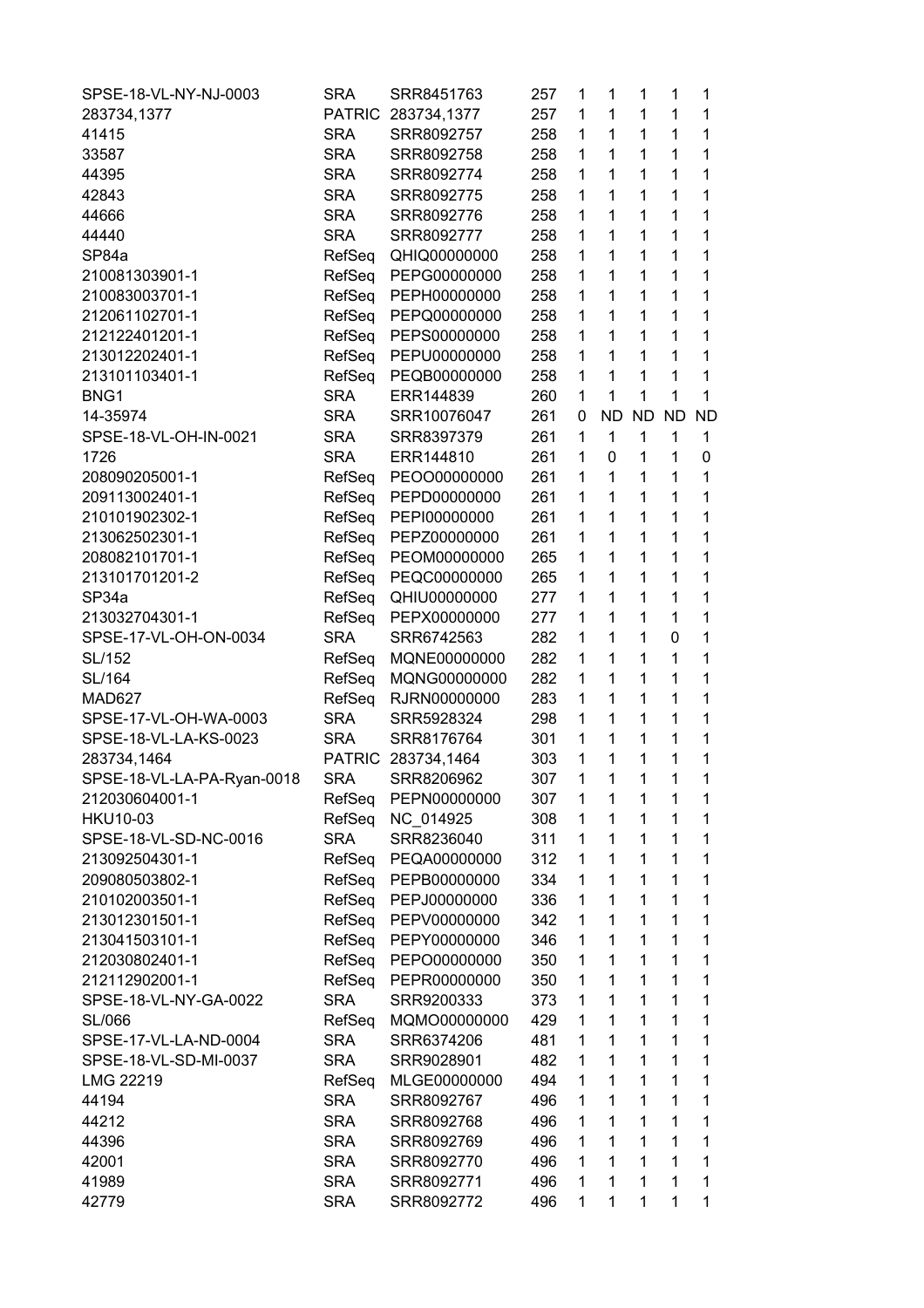| 42749                      | <b>SRA</b>    | SRR8092773         | 496 | 1            | 1         | 1            | 1            | 1            |
|----------------------------|---------------|--------------------|-----|--------------|-----------|--------------|--------------|--------------|
| 43000                      | <b>SRA</b>    | SRR8092778         | 496 | 1            | 1         | 1            | 1            | 1            |
| 42780                      | <b>SRA</b>    | SRR8092779         | 496 | 1            | 1         | $\mathbf 1$  | 1            | 1            |
| SPSE-18-VL-LA-TX-0001      | <b>SRA</b>    | SRR7638094         | 496 | 0            | <b>ND</b> | <b>ND</b>    | <b>ND</b>    | <b>ND</b>    |
| SPSE-17-VL-LA-TX-0029      | <b>SRA</b>    | SRR6814849         | 496 | $\mathbf 1$  | 1         | $\mathbf{1}$ | 1            | 1            |
| SPSE-17-VL-LA-PA-Ryan-0030 | <b>SRA</b>    | SRR7239309         | 496 | 1            | 1         | 1            | 1            | 1            |
| SPSE-18-VL-NY-NJ-0006      | <b>SRA</b>    | SRR8451759         | 496 | 1            | 1         | 1            | 1            | 1            |
| SPSE-18-VL-LA-TX-0028      | <b>SRA</b>    | SRR8632711         | 496 | $\mathbf{1}$ | 1         | 1            | 1            | 1            |
| SPSE-18-VL-SD-MI-0028      | <b>SRA</b>    | SRR8815957         | 496 | 1            | 1         | 1            | 1            | 1            |
| SPSE-18-VL-SD-OK-0048      | <b>SRA</b>    | SRR9029852         | 496 | 1            | 1         | 1            | 1            | 1            |
| <b>SP132a</b>              | RefSeq        | QHIA00000000       | 496 | $\mathbf{1}$ | 1         | 1            | 1            | 1            |
|                            |               |                    |     |              |           |              |              |              |
| SP130a                     | RefSeq        | QHIC00000000       | 496 | 1            | 1         | 1            | 1            | 1            |
| SP32b                      | RefSeq        | QHIW00000000       | 496 | 1            | 1         | 1            | 1            | 1            |
| SP31a                      | RefSeq        | QHIX00000000       | 496 | $\mathbf{1}$ | 1         | 1            | 1            | 1            |
| SP30a                      | RefSeq        | QHIY00000000       | 496 | 1            | 1         | 1            | 1            | 1            |
| ST496-6                    | RefSeq        | QQPJ00000000       | 496 | 1            | 1         | 1            | $\mathbf{1}$ | 1            |
| 283734,1369                |               | PATRIC 283734,1369 | 497 | $\mathbf{1}$ | 1         | $\mathbf 1$  | 1            | 1            |
| SP103a                     | RefSeq        | QHIK00000000       | 498 | 1            | 1         | 1            | 1            | 1            |
| 14-39020                   | <b>SRA</b>    | SRR10076057        | 527 | 0            | <b>ND</b> | <b>ND</b>    | <b>ND</b>    | <b>ND</b>    |
| 283734,1404                |               | PATRIC 283734,1404 | 531 | 1            | 1         | 1            | $\mathbf{1}$ | $\mathbf{1}$ |
| 18-H48227                  | <b>SRA</b>    | SRR10076036        | 551 | 0            |           | ND ND        | <b>ND</b>    | <b>ND</b>    |
| SPSE-18-VL-LA-PA-Ryan-0021 | <b>SRA</b>    | SRR8206956         | 551 | 1            | 1         | 1            | 1            | 1            |
| SPSE-18-VL-NY-GA-0020      | <b>SRA</b>    | SRR8864267         | 551 | 1            | 1         | $\mathbf{1}$ | 1            | 1            |
| 283734,1425                | <b>PATRIC</b> | 283734,1425        | 578 | 1            | 1         | 1            | 1            | 1            |
| SPSE-18-VL-SD-MI-0031      | <b>SRA</b>    | SRR8815942         | 600 | 1            | 1         | 1            | 1            | 1            |
| SPSE-18-VL-LA-KY-0019      | <b>SRA</b>    | SRR8632528         | 610 | 1            | 1         | 1            | 1            | 1            |
| 17-34192                   | SRA           | SRR10076056        | 647 | 0            | <b>ND</b> | <b>ND</b>    | <b>ND</b>    | <b>ND</b>    |
|                            |               | SRR7638090         | 705 | $\mathbf{1}$ | 1         | 1            | $\mathbf{1}$ | 1            |
| SPSE-18-VL-LA-PA-Ryan-0001 | SRA           |                    |     |              |           |              |              |              |
| 283734,141                 |               | PATRIC 283734,141  | 718 | 1            | 1         | 1            | 1            | 1            |
| 17-31212                   | <b>SRA</b>    | SRR10076062        | 749 | 0            | <b>ND</b> | <b>ND</b>    | <b>ND</b>    | <b>ND</b>    |
| 16-33807                   | <b>SRA</b>    | SRR10076065        | 749 | 0            | <b>ND</b> | <b>ND</b>    | <b>ND</b>    | <b>ND</b>    |
| SP127a                     | RefSeq        | QHIF00000000       | 749 | 1            | 1         | 1            | 1            | 1            |
| SP126a                     | RefSeq        | QHIG00000000       | 749 | 1            | 1         | 1            | $\mathbf{1}$ | 1            |
| 283734,1327                |               | PATRIC 283734,1327 | 752 | $\mathbf 1$  | 0         | 1            | 1            | 1            |
| 283734,1325                |               | PATRIC 283734,1325 | 754 | 1            | 1         | 1            | 1            | 1            |
| 283734,1341                |               | PATRIC 283734,1341 | 755 | $\mathbf{1}$ | 1         | 1            | 1            | 1            |
| 283734,142                 |               | PATRIC 283734,142  | 755 | 1            | 1         | 1            | 1            | 1            |
| SPSE-17-VL-SD-OK-0046      | SRA           | SRR7276444         | 757 | $\mathbf{1}$ | 1         | 1            | 1            | 1            |
| SPSE-18-VL-NY-GA-0018      | SRA           | SRR8864015         | 757 | $\mathbf{1}$ | 1         | $\mathbf{1}$ | 1            | 1            |
| 283734,1354                |               | PATRIC 283734,1354 | 758 | 1            | 1         | $\mathbf{1}$ | $\mathbf{1}$ | 1            |
| 283734,1394                |               | PATRIC 283734,1394 | 759 | $\mathbf{1}$ | 1         | $\mathbf{1}$ | $\mathbf{1}$ | 1            |
| 283734,144                 |               | PATRIC 283734,144  | 760 | 1            | 1         | $\mathbf{1}$ | $\mathbf{1}$ | 1            |
| 17-23129                   | <b>SRA</b>    | SRR10076058        | 762 | 1            | 1         | $\mathbf{1}$ | 1            | 1            |
| 283734,1454                |               | PATRIC 283734,1454 | 762 | 1            | 1         | $\mathbf{1}$ | 1            | 1            |
| 283734,1445                |               | PATRIC 283734,1445 | 767 | 1            | 1         | $\mathbf{1}$ | 1            | 1            |
| 283734,1429                |               | PATRIC 283734,1429 | 768 | $\mathbf{1}$ | 1         | 1            | $\mathbf{1}$ | 1            |
|                            |               |                    |     |              | 1         | $\mathbf{1}$ | $\mathbf{1}$ |              |
| 283734,1323                |               | PATRIC 283734,1323 | 769 | 1            |           | $\mathbf{1}$ | $\mathbf{1}$ | 1            |
| 283734,1397                |               | PATRIC 283734,1397 | 771 | 1            | 1         |              |              | 1            |
| 283734,1378                |               | PATRIC 283734,1378 | 801 | $\mathbf{1}$ | 1         | $\mathbf{1}$ | 1            | 1            |
| 283734,1384                |               | PATRIC 283734,1384 | 802 | $\mathbf{1}$ | 1         | $\mathbf{1}$ | 1            | 1            |
| 283734,1409                |               | PATRIC 283734,1409 | 804 | 1            | 1         | 1            | 1            | 1            |
| 283734,1423                |               | PATRIC 283734,1423 | 804 | $\mathbf{1}$ | 1         | 1            | $\mathbf{1}$ | 1            |
| 283734,1326                |               | PATRIC 283734,1326 | 806 | $\mathbf{1}$ | 1         | $\mathbf{1}$ | $\mathbf{1}$ | 1            |
| 283734,1314                |               | PATRIC 283734,1314 | 808 | 1            | 1         | $\mathbf{1}$ | 1            | 1            |
| 283734,1414                |               | PATRIC 283734,1414 | 811 | $\mathbf{1}$ | 1         | $\mathbf{1}$ | $\mathbf{1}$ | 1            |
| 283734,1434                |               | PATRIC 283734,1434 | 811 | 1            | 1         | 1            | $\mathbf 1$  | 1            |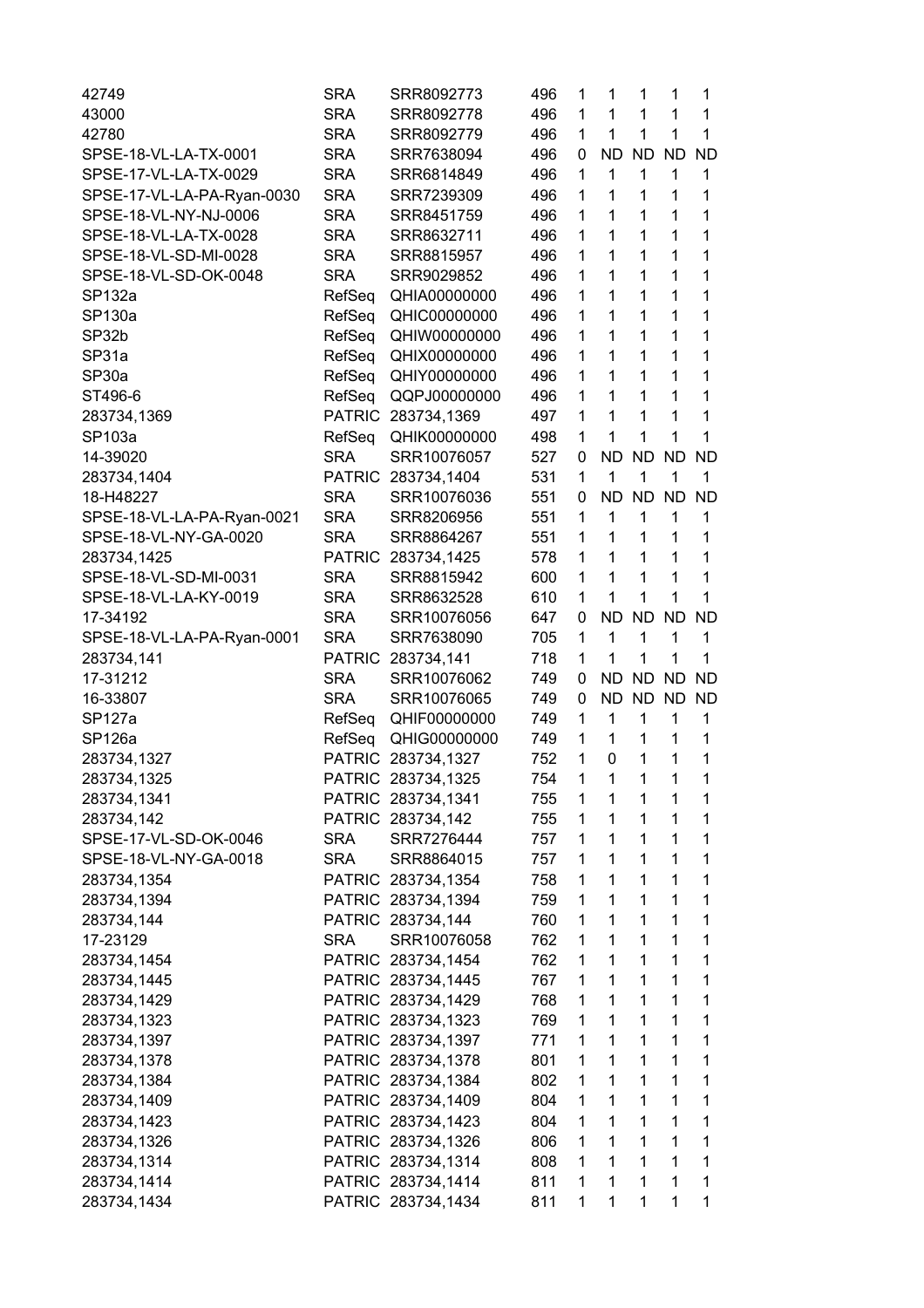| 283734,1455           |               | PATRIC 283734,1455 | 812 | 1 | 1 | 1            | 1 | 1            |
|-----------------------|---------------|--------------------|-----|---|---|--------------|---|--------------|
| 46_57                 | RefSeq        | SEZZ00000000       | 815 | 1 | 1 | 1            | 1 | $\mathbf 1$  |
| 283734,145            |               | PATRIC 283734,145  | 816 | 1 | 1 | $\mathbf 1$  | 1 | $\mathbf 1$  |
| 283734,1405           |               | PATRIC 283734,1405 | 817 | 1 | 1 | 1            | 1 | $\mathbf 1$  |
| 283734,1382           |               | PATRIC 283734,1382 | 819 | 1 | 1 | 1            | 1 | $\mathbf{1}$ |
| SPSE-18-VL-LA-KS-0006 | <b>SRA</b>    | SRR12362139        | 820 | 1 | 1 | 1            | 1 | $\mathbf 1$  |
| 283734,1396           |               | PATRIC 283734,1396 | 820 | 1 | 1 | 1            | 1 | 1            |
| 283734,1411           |               | PATRIC 283734,1411 | 820 | 1 | 1 | $\mathbf 1$  | 1 | 1            |
| SPSE-18-VL-OH-WA-0026 | <b>SRA</b>    | SRR8945343         | 822 | 1 | 1 | $\mathbf 1$  | 1 | $\mathbf{1}$ |
| SPSE-18-VL-SD-IA-0040 | <b>SRA</b>    | SRR9029849         | 822 | 1 | 1 | $\mathbf 1$  | 1 | $\mathbf 1$  |
| 283734,1391           |               | PATRIC 283734,1391 | 822 | 1 | 1 | $\mathbf{1}$ | 1 | $\pmb{0}$    |
| 283734,1357           | <b>PATRIC</b> | 283734,1357        | 823 | 1 | 1 | 1            | 1 | 1            |
| 53_58                 | RefSeq        | SEZX00000000       | 824 | 1 | 1 | 1            | 1 | $\mathbf 1$  |
| 283734,1322           |               | PATRIC 283734,1322 | 826 | 1 | 1 | $\mathbf 1$  | 1 | 1            |
| 283734,1428           |               | PATRIC 283734,1428 | 827 | 1 | 1 | $\mathbf 1$  | 1 | 1            |
| 283734,1374           |               | PATRIC 283734,1374 | 829 | 1 | 1 | 1            | 1 | $\mathbf 1$  |
| 283734,1367           |               | PATRIC 283734,1367 | 831 | 1 | 1 | $\mathbf{1}$ | 1 | $\mathbf{1}$ |
| 283734,1386           |               | PATRIC 283734,1386 | 832 | 1 | 1 | 1            | 1 | $\mathbf 1$  |
| 283734,1422           |               | PATRIC 283734,1422 | 833 | 1 | 1 | 1            | 1 | $\mathbf 1$  |
| 283734,1379           |               | PATRIC 283734,1379 | 835 | 1 | 1 | $\mathbf 1$  | 1 | 1            |
| 283734,14             |               | PATRIC 283734,14   | 836 | 1 | 1 | 1            | 1 | 1            |
| 283734,1407           |               | PATRIC 283734,1407 | 836 | 1 | 1 | $\mathbf 1$  | 1 | $\mathbf 1$  |
| 283734,136            |               | PATRIC 283734,136  | 837 | 1 | 1 | $\mathbf 1$  | 1 | $\mathbf{1}$ |
| 283734,1399           |               | PATRIC 283734,1399 | 838 | 1 | 1 | 1            | 1 | 1            |
| 283734,1432           |               | PATRIC 283734,1432 | 839 | 1 | 1 | 1            | 1 | 1            |
| 283734,138            |               | PATRIC 283734,138  | 840 | 1 | 1 | $\mathbf 1$  | 1 | 1            |
| 283734,1375           |               | PATRIC 283734,1375 | 841 | 1 | 1 | 1            | 1 | 1            |
| 283734,1451           |               | PATRIC 283734,1451 | 843 | 1 | 1 | $\mathbf 1$  | 1 | $\mathbf{1}$ |
| 283734,1426           |               | PATRIC 283734,1426 | 844 | 1 | 1 | $\mathbf 1$  | 1 | $\mathbf 1$  |
| 283734,1447           |               | PATRIC 283734,1447 | 845 | 1 | 1 | 1            | 1 | $\mathbf{1}$ |
| 283734,1324           |               | PATRIC 283734,1324 | 846 | 1 | 1 | 1            | 1 | 1            |
| 283734,1449           |               | PATRIC 283734,1449 | 847 | 1 | 1 | 1            | 1 | 1            |
| 283734,1408           |               | PATRIC 283734,1408 | 849 | 1 | 1 | $\mathbf 1$  | 1 | 1            |
| 283734,143            |               | PATRIC 283734,143  | 850 | 1 | 1 | $\mathbf 1$  | 1 | 1            |
|                       |               |                    |     | 1 | 1 | 1            | 1 | 1            |
| 283734,1453           |               | PATRIC 283734,1453 | 851 |   |   |              |   |              |
| 283734,1398           |               | PATRIC 283734,1398 | 852 | 1 | 1 | 1            | 1 | 1            |
| 283734,1395           |               | PATRIC 283734,1395 | 853 | 1 | 1 | 1            | 1 | 1            |
| 49_44                 | RefSeq        | CP035743           | 856 | 1 | 1 | 1            | 1 | $\mathbf 1$  |
| 283734,1406           |               | PATRIC 283734,1406 | 858 | 1 | 1 | $\mathbf 1$  | 1 | 1            |
| 283734,1446           |               | PATRIC 283734,1446 | 859 | 1 | 1 | 1            | 1 | 1            |
| 283734,1365           |               | PATRIC 283734,1365 | 861 | 1 | 1 | $\mathbf 1$  | 1 | $\mathbf{1}$ |
| 283734,147            |               | PATRIC 283734,147  | 862 | 1 | 1 | 1            | 1 | 1            |
| 283734,1392           | PATRIC        | 283734,1392        | 863 | 1 | 1 | 1            | 1 | 1            |
| $51 - 92$             | RefSeq        | CP035742           | 865 | 1 | 1 | 1            | 1 | 1            |
| 283734,1389           |               | PATRIC 283734,1389 | 866 | 1 | 1 | $\mathbf 1$  | 1 | 1            |
| 283734,1433           |               | PATRIC 283734,1433 | 870 | 1 | 1 | 1            | 1 | $\mathbf 1$  |
| 283734,139            |               | PATRIC 283734,139  | 873 | 1 | 1 | $\mathbf 1$  | 1 | $\mathbf 1$  |
| 283734,1361           |               | PATRIC 283734,1361 | 875 | 1 | 1 | 1            | 1 | $\mathbf 1$  |
| 283734,1439           |               | PATRIC 283734,1439 | 876 | 1 | 1 | 1            | 1 | 1            |
| 283734,1359           |               | PATRIC 283734,1359 | 877 | 1 | 1 | 1            | 1 | 1            |
| 283734,1363           |               | PATRIC 283734,1363 | 877 | 1 | 1 | 1            | 1 | 1            |
| 53_63                 | RefSeq        | SEZW00000000       | 878 | 1 | 1 | 1            | 1 | 1            |
| 53_60                 | RefSeq        | CP035741           | 879 | 1 | 1 | $\mathbf 1$  | 1 | $\mathbf{1}$ |
| 283734,1353           |               | PATRIC 283734,1353 | 880 | 1 | 1 | 1            | 1 | 1            |
| 283734,1417           | <b>PATRIC</b> | 283734,1417        | 883 | 1 | 1 | 1            | 1 | $\mathbf{1}$ |
| 283734,1436           |               | PATRIC 283734,1436 | 884 | 1 | 1 | 1            | 1 | 1            |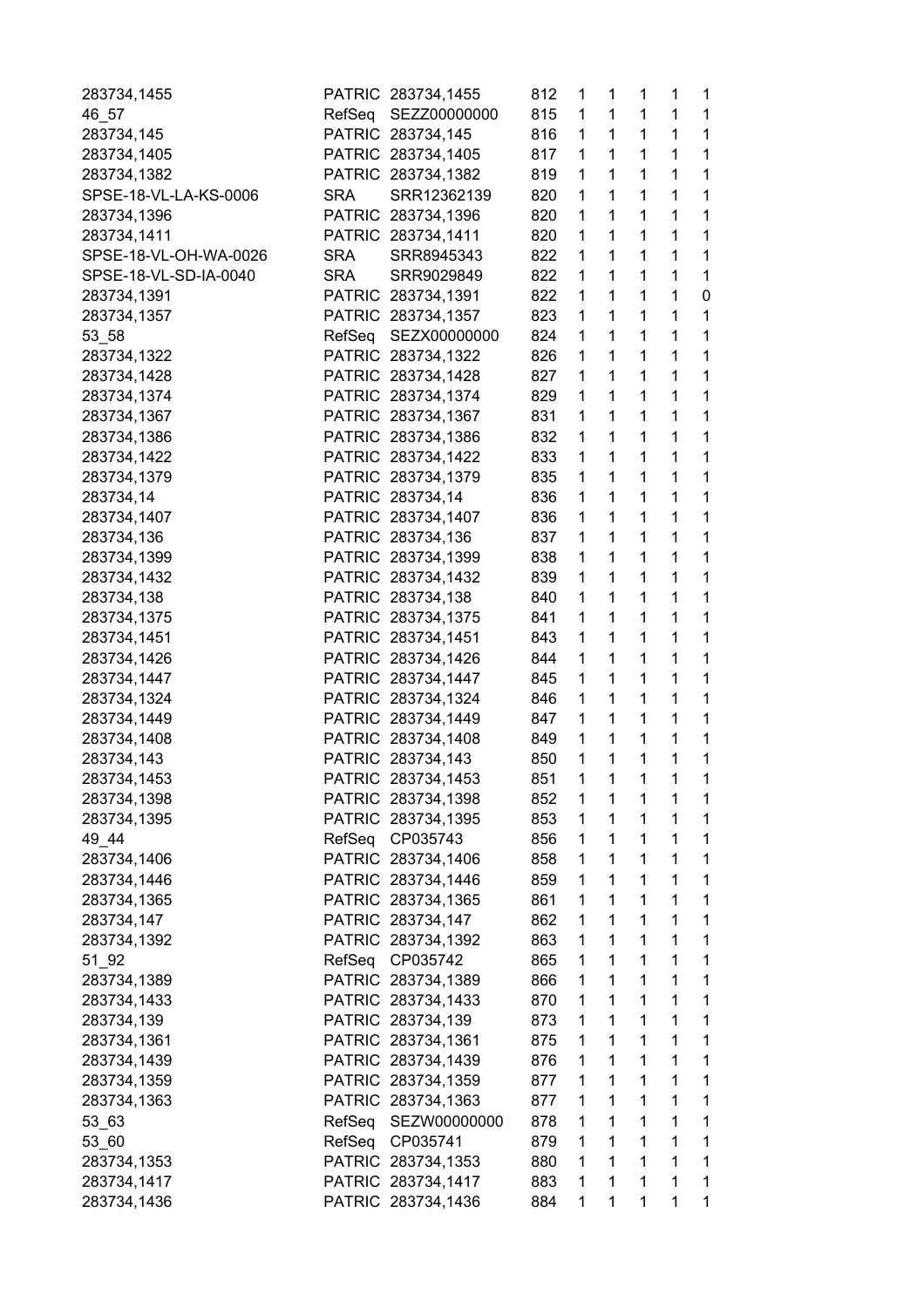| 113N                       | RefSeq               | PJUR00000000       | 888          | 1            | 1            | 1         | $\mathbf{1}$ | 1           |
|----------------------------|----------------------|--------------------|--------------|--------------|--------------|-----------|--------------|-------------|
| 114N                       | RefSeq               | PJUQ00000000       | 889          | 1            | 1            | 1         | 1            | 1           |
| 283734,1313                |                      | PATRIC 283734,1313 | 891          | $\mathbf{1}$ | 1            | 1         | 1            | 1           |
| 283734,1321                |                      | PATRIC 283734,1321 | 892          | 1            | $\mathbf{1}$ | 1         | 1            | 1           |
| 283734,1328                |                      | PATRIC 283734,1328 | 893          | 1            | $\mathbf{1}$ | 1         | 1            | 1           |
| 283734,1329                |                      | PATRIC 283734,1329 | 894          | 1            | $\mathbf{1}$ | 1         | 1            | 1           |
| 283734,1337                |                      | PATRIC 283734,1337 | 895          | 1            | 1            | 1         | 1            | 1           |
| 283734,1343                |                      | PATRIC 283734,1343 | 896          | 1            | 1            | 1         | 1            | 1           |
| 283734,1347                |                      | PATRIC 283734,1347 | 897          | 1            | 1            | 1         | $\mathbf{1}$ | 1           |
| 283734,1351                |                      | PATRIC 283734,1351 | 898          | 1            | 1            | 1         | 1            | 1           |
| 283734,1355                |                      | PATRIC 283734,1355 | 899          | 1            | 1            | 1         | 1            | 1           |
| 283734,137                 |                      | PATRIC 283734,137  | 900          | 1            | 1            | 1         | $\mathbf{1}$ | 1           |
| 283734,1371                |                      | PATRIC 283734,1371 | 901          | 1            | 1            | 1         | 1            | 1           |
| 283734,1373                |                      | PATRIC 283734,1373 | 902          | 1            | $\mathbf{1}$ | 1         | 1            | 1           |
| 283734,1381                |                      | PATRIC 283734,1381 | 903          | 1            | 1            | 1         | $\mathbf 1$  | 1           |
| 283734,1388                |                      | PATRIC 283734,1388 | 904          | 1            | 1            | 1         | 1            | 1           |
| 283734,1402                |                      | PATRIC 283734,1402 | 905          | 1            | 1            | 1         | 1            | 1           |
| 283734,1403                |                      | PATRIC 283734,1403 | 906          | $\mathbf{1}$ | 1            | 1         | 1            | 1           |
| 283734,1416                |                      | PATRIC 283734,1416 | 908          | 1            | 1            | 1         | 1            | 1           |
| 283734,1418                |                      | PATRIC 283734,1418 | 909          | 1            | $\mathbf{1}$ | 1         | $\mathbf 1$  | 1           |
| 283734,1431                |                      | PATRIC 283734,1431 | 910          | 1            | $\mathbf{1}$ | 1         | 1            | 1           |
| 283734,1435                | <b>PATRIC</b>        | 283734,1435        | 911          | 1            | 1            | 1         | 1            | 1           |
| SPSE-18-VL-NY-GA-0011      | <b>SRA</b>           | SRR8360300         | 912          | 1            | 1            | 1         | 1            | 1           |
| SPSE-17-VL-LA-U-Penn-0019  | <b>SRA</b>           | SRR6814921         | 916          | 1            | 1            | 1         | 1            | 1           |
| SPSE-18-VL-SD-OK-0025      | <b>SRA</b>           | SRR8815940         | 917          | 1            | 1            | 1         | 1            | 1           |
| 283734,1469                |                      | PATRIC 283734,1469 | 917          | $\mathbf 1$  | 1            | 1         | 1            | $\mathbf 1$ |
| 18-B27335 (Abscess)        | <b>SRA</b>           | SRR10076080        | 923          | 0            | ND           | <b>ND</b> | <b>ND</b>    | <b>ND</b>   |
| SPSE-17-VL-LA-ND-0022      | <b>SRA</b>           | SRR6814918         | 923          | 1            | 1            | 1         | 1            | 1           |
| SPSE-18-VL-SD-MI-0017      | <b>SRA</b>           | SRR8236043         | 923          | 1            | 1            | 1         | 1            | 1           |
| SPSE-18-VL-NY-MS-0019      | <b>SRA</b>           | SRR8360135         | 923          | 1            | $\mathbf{1}$ | 1         | 1            | 1           |
| SPSE-18-VL-SD-IA-0029      | <b>SRA</b>           | SRR8815904         | 923          | 1            | $\mathbf 1$  | 1         | 1            | 1           |
| SPSE-18-VL-LA-ND-0033      | <b>SRA</b>           | SRR8815917         | 923          | 1            | $\mathbf{1}$ | 1         | $\mathbf{1}$ | 1           |
| SPSE-18-VL-SD-IA-0038      | <b>SRA</b>           | SRR9029553         | 923          | 1            | 1            | 1         | 1            | 1           |
| 283734,1427                | <b>PATRIC</b>        | 283734,1427        | 923          | 1            | 1            | 1         | 1            | 1           |
| 424                        | RefSeq               | PRDQ00000000       | 924          | 1            | $\mathbf 1$  | 1         | 1            | 1           |
| 1019                       | RefSeq               | PRDP00000000       | 930          | 1            | 1            | 1         | 1            | 1           |
| SPSE-18-VL-LA-KS-0019      | <b>SRA</b>           | SRR8207014         | 978          | 1            | $\mathbf 1$  | 1         | 1            | 1           |
| 9841998-1                  | RefSeq               | JTKP00000000       | 990          | 1            | $\mathbf 1$  | 1         | 1            | 1           |
| 9841787-1                  | RefSeq               | JTKQ00000000       | 990          | 1            | 1            | 1         | 1            | 1           |
|                            |                      | CP035740           |              | 1            | 1            | 1         | 1            | 1           |
| 53 88<br>15-B18384         | RefSeq<br><b>SRA</b> | SRR10076034        | 1045<br>1049 | 0            | <b>ND</b>    | <b>ND</b> | <b>ND</b>    | <b>ND</b>   |
| 18-34619                   | <b>SRA</b>           |                    | 1049         | 0            | ND           | ND.       | <b>ND</b>    |             |
|                            |                      | SRR10076037        |              |              |              |           |              | <b>ND</b>   |
| 17-B22336                  | <b>SRA</b>           | SRR10076061        | 1049         | 0            | ND           |           | ND ND        | ND          |
| 16-B25196                  | <b>SRA</b>           | SRR10076064        | 1049         | 0            | ND           |           | ND ND        | ND          |
| 15-B28539                  | <b>SRA</b>           | SRR10076077        | 1049         | 0            | ND.          | ND.       | <b>ND</b>    | ND          |
| 18-34618                   | <b>SRA</b>           | SRR10076038        | 1049         | 1            | 1            | 1         | 1            | 1           |
| SPSE-18-VL-OH-IN-0003      | <b>SRA</b>           | SRR8062145         | 1049         | 1            | 1            | 1         | 1            | 1           |
| SPSE-18-VL-SD-NC-0029      | <b>SRA</b>           | SRR8815921         | 1049         | 1            | 1            | 1         | 1            | 1           |
| <b>MAD568</b>              | RefSeq               | QGPO00000000       | 1050         | 1            | 1            | 1         | 1            | 1           |
| SPSE-18-VL-SD-OK-0003      | <b>SRA</b>           | SRR7788258         | 1055         | 1            | 1            | 1         | 1            | 1           |
| SPSE-18-VL-LA-PA-Ryan-0006 | <b>SRA</b>           | SRR7765206         | 1060         | 1            | 1            | 1         | 1            | $\mathbf 1$ |
| SPSE-17-VL-OH-WA-0022      | <b>SRA</b>           | SRR6742584         | 1088         | 1            | 0            | 1         | 1            | 1           |
| SP129a                     | RefSeq               | QHID00000000       | 1171         | 1            | 1            | 1         | 1            | 1           |
| SP <sub>53a</sub>          | RefSeq               | QHIS00000000       | 1172         | 1            | 1            | 1         | 1            | 1           |
| SP101a                     | RefSeq               | QHIM00000000       | 1173         | 1            | 1            | 1         | 1            | 1           |
| SPSE-17-VL-NY-MS-0016      | <b>SRA</b>           | SRR6118665         | 1176         | 1            | 1            | 1         | 1            | 1           |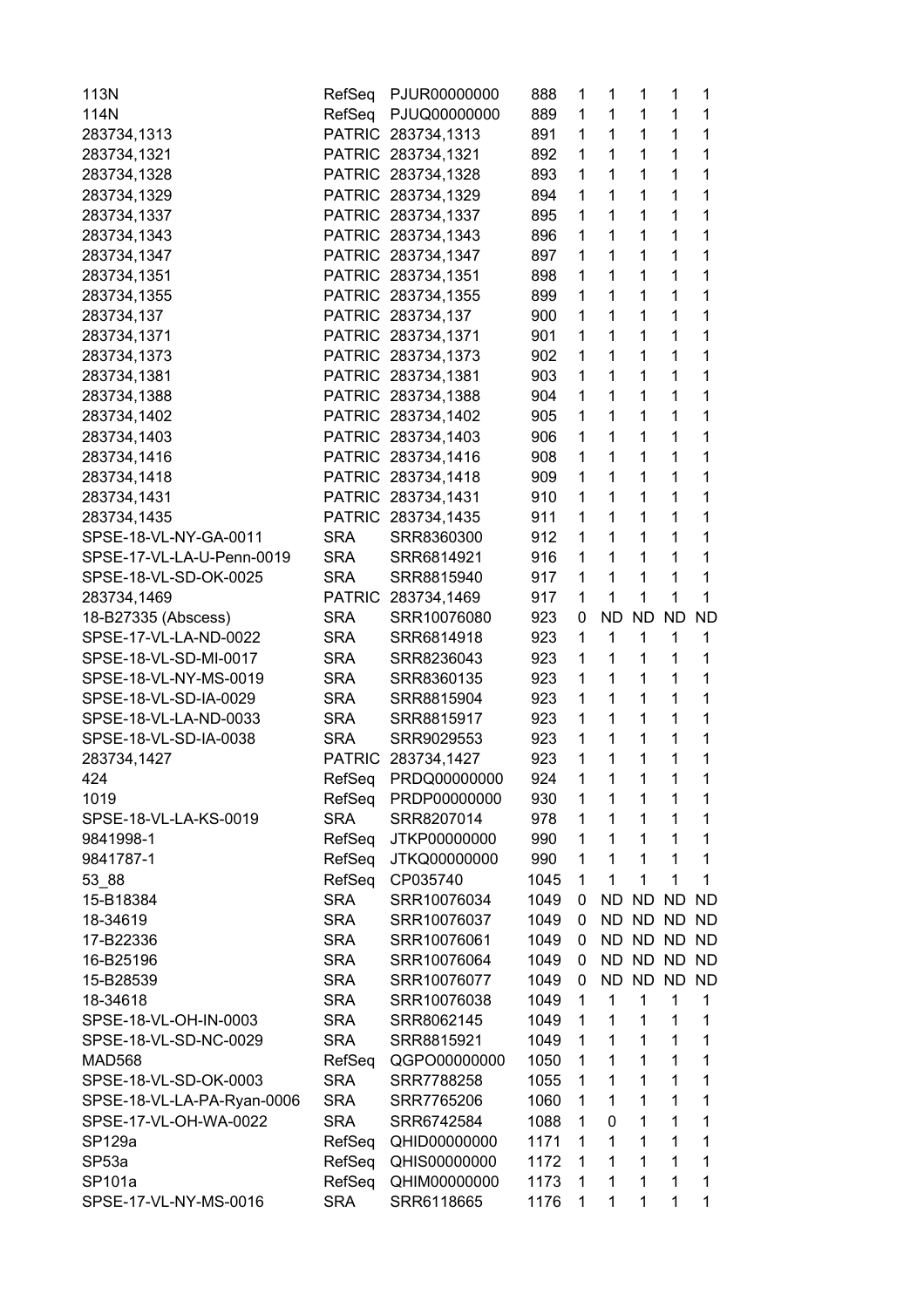| SPSE-17-VL-OH-WA-0013      | <b>SRA</b> | SRR6160722   | 1177  | 1              | 1         | 1            | 1            | 1         |
|----------------------------|------------|--------------|-------|----------------|-----------|--------------|--------------|-----------|
| SPSE-17-VL-LA-ND-0002      | <b>SRA</b> | SRR6214465   | 1178  | 1              | 1         | $\mathbf 1$  | $\mathbf{1}$ | 1         |
| SPSE-17-VL-SD-OK-0019      | <b>SRA</b> | SRR6312205   | 1179  | 1              | 1         | 1            | 1            | 1         |
| SPSE-17-VL-NY-FL-0012      | <b>SRA</b> | SRR6424306   | 1180  | 1              | 1         | 1            | 1            | 1         |
| SPSE-17-VL-NY-MS-0031      | <b>SRA</b> | SRR6795890   | 1181  | 1              | 1         | 1            | 1            | 1         |
| SPSE-17-VL-OH-IN-PU-0006   | <b>SRA</b> | SRR5928603   | 1211  | 1              | 1         | 1            | 1            | 1         |
| SPSE-17-VL-NY-GA-0011      | <b>SRA</b> | SRR6118626   | 1212  | 1              | 1         | 1            | 1            | 1         |
| SPSE-17-VL-NY-FL-0013      | <b>SRA</b> | SRR6118627   | 1213  | 1              | 1         | 1            | 1            | 1         |
| SPSE-17-VL-OH-ON-0013      | <b>SRA</b> | SRR6160723   | 1215  | 1              | 1         | 1            | 1            | 1         |
| SPSE-18-VL-OH-GA-0002      | <b>SRA</b> | SRR8062147   | 1215  | 1              | 1         | 1            | 1            | 1         |
| SPSE-17-VL-LA-TX-0011      | <b>SRA</b> | SRR6214501   | 1216  | 1              | 1         | 1            | 1            | 1         |
| SPSE-17-VL-SD-NC-0010      | <b>SRA</b> | SRR6311178   | 1217  | 1              | 1         | 1            | 1            | 1         |
| SPSE-17-VL-SD-IA-0018      | <b>SRA</b> | SRR6312081   | 1218  | 0              | <b>ND</b> | <b>ND</b>    | <b>ND</b>    | <b>ND</b> |
| SPSE-17-VL-SD-MI-0020      | <b>SRA</b> | SRR6312082   | 1219  | $\mathbf{1}$   | 1         | $\mathbf{1}$ | $\mathbf{1}$ | 1         |
| SPSE-17-VL-SD-NC-0020      | <b>SRA</b> | SRR6312088   | 1220  | 1              | 1         | 1            | 1            | 1         |
| SPSE-17-VL-SD-MI-0001      | <b>SRA</b> | SRR6312212   | 1221  | 1              | 1         | 1            | 1            | 1         |
| SPSE-17-VL-SD-IA-0004      | <b>SRA</b> | SRR6312289   | 1222  | 1              | 1         | 1            | 1            | 1         |
| SPSE-17-VL-LA-TX-0023      | <b>SRA</b> | SRR6374214   | 1223  | 1              | 1         | 1            | 1            | 1         |
| SPSE-17-VL-OH-IN-PU-0034   | <b>SRA</b> | SRR6742561   | 1224  | $\mathbf 1$    | 1         | 1            | 1            | 1         |
| SPSE-17-VL-OH-GA-0036      | <b>SRA</b> | SRR6742574   | 1225  | 1              | 1         | 1            | 1            | 1         |
| SPSE-17-VL-NY-NJ-0006      | <b>SRA</b> | SRR6795845   | 1226  | 1              | 1         | 1            | 1            | 0         |
| SPSE-17-VL-NY-FL-0015      | <b>SRA</b> | SRR6795874   | 1227  | 1              | 1         | 1            | 1            | 1         |
| SPSE-17-VL-NY-GA-0023      | SRA        | SRR6795894   | 1228  | 1              | 1         | 1            | 1            | 1         |
| SPSE-17-VL-LA-KY-0033      | SRA        | SRR6814922   | 1229  | 1              | 1         | 1            | 1            | 1         |
| SPSE-18-VL-LA-KS-0013      | <b>SRA</b> | SRR8206947   | 1229  | 1              | 1         | 1            | $\mathbf{1}$ | 1         |
| SPSE-18-VL-LA-KY-0022      | <b>SRA</b> | SRR8815932   | 1229  | 1              | 1         | 1            | $\mathbf{1}$ | 1         |
| ME4692                     | RefSeq     | RJQH00000000 | 1291  | 1              | 1         | 1            | $\mathbf{1}$ | 1         |
| SPSE-18-VL-LA-PA-Ryan-0022 | <b>SRA</b> | SRR8206984   | 1295  | 1              | 1         | 1            | 1            | 1         |
| SPSE-17-VL-SD-NC-0027      | <b>SRA</b> | SRR6978943   | 1296  | 1              | 1         | 1            | 1            | 1         |
| SPSE-18-VL-SD-IA-0048      | <b>SRA</b> | SRR9029555   | 1297  | 1              | 1         | 1            | 1            | 1         |
| SPSE-18-VL-LA-KS-0026      | <b>SRA</b> | SRR8632715   | 1308  | 1              | 1         | 1            | 1            | 1         |
| 50_21                      | RefSeq     | SEZY00000000 | 1335  | 1              | 1         | $\mathbf 1$  | 1            | 1         |
| SPSE-18-VL-SD-OK-0043      | <b>SRA</b> | SRR9029421   | 1390  | 1              | 1         | 1            | 1            | 1         |
| SPSE-18-VL-SD-NC-0020      | <b>SRA</b> | SRR8236046   | 1417  | 1              | 1         | 1            | $\mathbf{1}$ | 1         |
| SPSE-18-VL-SD-IA-0002      | <b>SRA</b> | SRR7788476   | 1430  | $\overline{1}$ | 1         | 1            | 1            | 1         |
| 16-31143                   | <b>SRA</b> | SRR10076070  | 1431  | 0              |           | ND ND ND ND  |              |           |
| SPSE-18-VL-OH-GA-0001      | <b>SRA</b> | SRR8062140   | 1431  | 1              | 1         | 1            | $\mathbf{1}$ | 1         |
| SPSE-18-VL-SD-NC-0026      | <b>SRA</b> | SRR8815941   | 1431  | 1              | 1         | 1            | 1            | 1         |
| SPSE-18-VL-NY-FL-0037      | <b>SRA</b> | SRR9017117   | 1470  | 1              | 1         | 1            | $\mathbf{1}$ | 1         |
| SPSE-18-VL-SD-OK-0033      | <b>SRA</b> | SRR8815960   | 1573  | 1              | 1         | 1            | 1            | 1         |
| SPSE-18-VL-LA-ND-0019      | <b>SRA</b> | SRR12362143  | 1597  | 1              | 1         | 1            | 1            | 1         |
| SPSE-17-VL-SD-IA-0045      | <b>SRA</b> | SRR7278688   | 1598  | 1              | 1         | 1            | 1            | 1         |
| <b>SP79</b>                | RefSeq     | AP019372     | Novel | 1              | 1         | 1            | 1            | 1         |
| 15-3070                    | <b>SRA</b> | SRR10076035  | Novel | 0              | <b>ND</b> | <b>ND</b>    | <b>ND</b>    | <b>ND</b> |
| 17-33972                   | <b>SRA</b> | SRR10076039  | Novel | 0              |           | ND ND ND     |              | <b>ND</b> |
|                            | <b>SRA</b> | SRR10076040  | Novel | 0              |           | ND ND ND     |              | ND.       |
| 18-33914                   |            |              |       |                |           |              |              |           |
| 18-33717                   | <b>SRA</b> | SRR10076041  | Novel | 0              |           | ND ND ND     |              | <b>ND</b> |
| 18-33072                   | <b>SRA</b> | SRR10076042  | Novel | 0              |           | ND ND ND     |              | <b>ND</b> |
| 18-30846                   | <b>SRA</b> | SRR10076043  | Novel | 0              |           | ND ND ND     |              | ND        |
| 14-43376                   | <b>SRA</b> | SRR10076049  | Novel | 0              |           | ND ND ND     |              | <b>ND</b> |
| 13-43410                   | <b>SRA</b> | SRR10076051  | Novel | 0              |           | ND ND ND     |              | <b>ND</b> |
| 17-31831                   | <b>SRA</b> | SRR10076060  | Novel | 0              |           | ND ND ND     |              | <b>ND</b> |
| 15-40292                   | <b>SRA</b> | SRR10076073  | Novel | 0              | <b>ND</b> | ND ND        |              | <b>ND</b> |
| 15-31914                   | <b>SRA</b> | SRR10076033  | Novel | 1              | 1         | 1            | 1            | 1         |
| 18-35753                   | <b>SRA</b> | SRR10076044  | Novel | 1              | 1         | 1            | 1            | 1         |
| SPSE-18-VL-LA-ND-0023      | <b>SRA</b> | SRR8300731   | Novel | 0              |           | ND ND ND ND  |              |           |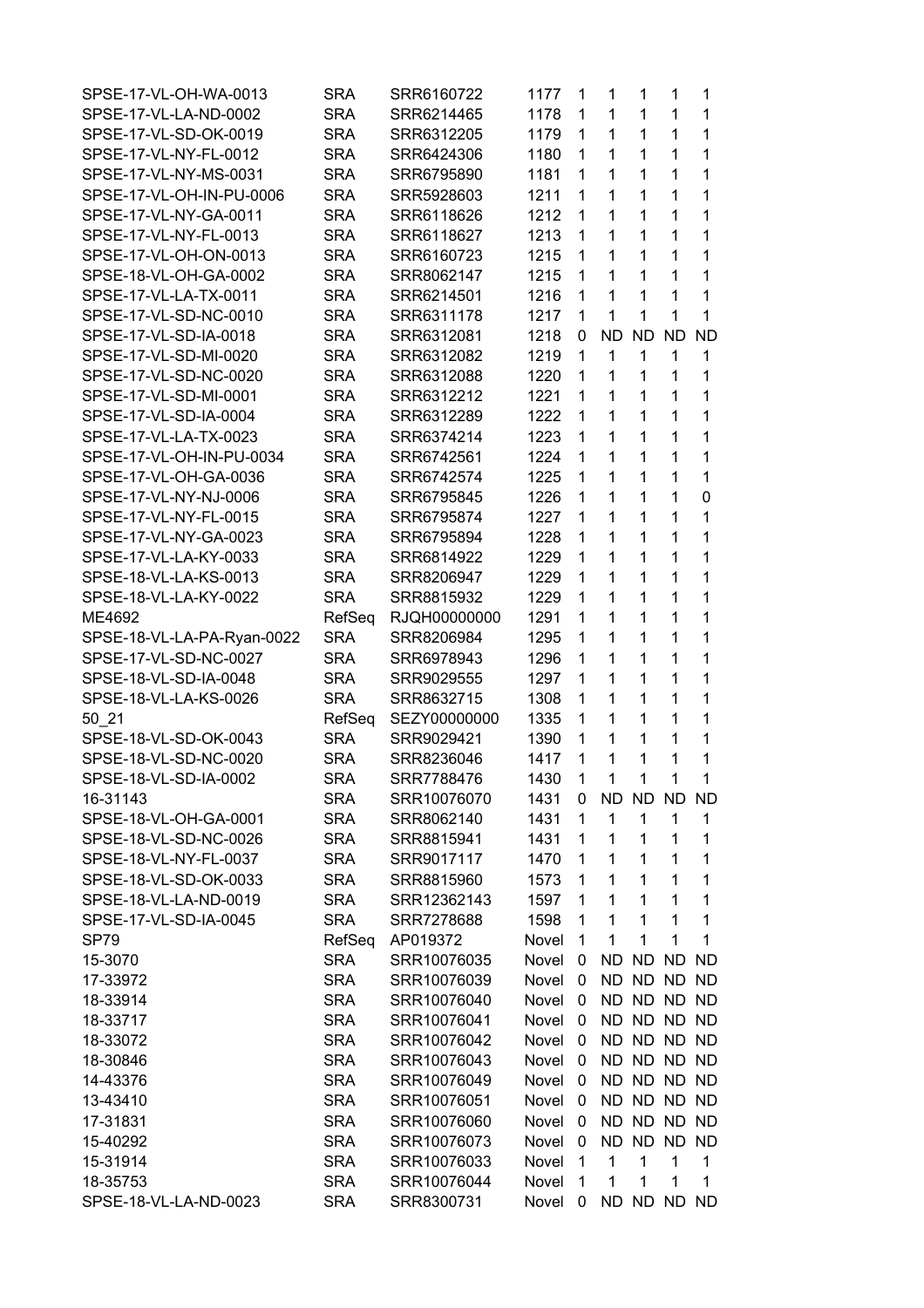| SPSE-18-VL-NY-FL-0033      | <b>SRA</b> | SRR8902132  | Novel        | 0              | ND. | ND ND       |   | ND. |
|----------------------------|------------|-------------|--------------|----------------|-----|-------------|---|-----|
| SPSE-18-VL-LA-KS-0001      | <b>SRA</b> | SRR12362131 | Novel        | 1              | 1   | 1           | 1 | 1   |
| SPSE-18-VL-LA-KY-0032      | <b>SRA</b> | SRR12362136 | Novel        | 1              | 1   | 1           | 1 | 1   |
| SPSE-18-VL-LA-KY-0006      | <b>SRA</b> | SRR12362137 | Novel        | 1              | 1   | 1           | 1 | 1   |
| SPSE-18-VL-LA-KS-0004      | <b>SRA</b> | SRR12362140 | Novel        | 1              | 1   | 1           | 1 | 1   |
| SPSE-17-VL-LA-KS-0011      | <b>SRA</b> | SRR6374040  | Novel        | $\mathbf{1}$   | 1   | 1           | 1 | 1   |
| SPSE-17-VL-LA-KS-0015      | <b>SRA</b> | SRR6374203  | Novel        | $\mathbf{1}$   | 1   | 1           | 1 | 1   |
| SPSE-17-VL-SD-OK-0029      | <b>SRA</b> | SRR6978941  | Novel        | 1              | 1   | 1           | 1 | 1   |
| SPSE-17-VL-NY-FL-0030      | <b>SRA</b> | SRR7064617  | <b>Novel</b> | 1              | 1   | 1           | 1 | 1   |
| SPSE-17-VL-NY-NJ-003       | <b>SRA</b> | SRR7066578  | Novel        | 1              | 1   | 1           | 1 | 1   |
| SPSE-17-VL-NY-MS-0040      | <b>SRA</b> | SRR7066596  | Novel        | 1              | 1   | 1           | 1 | 1   |
| SPSE-17-VL-LA-TX-0041      | <b>SRA</b> | SRR7239275  | Novel        | 1              | 1   | 1           | 1 | 1   |
| SPSE-17-VL-LA-ND-0029      | <b>SRA</b> | SRR7239515  | Novel        | 1              | 1   | 1           | 1 | 1   |
| SPSE-17-VL-LA-KY-0040      | <b>SRA</b> | SRR7239527  | Novel        | 1              | 1   | 1           | 1 | 1   |
| SPSE-17-VL-SD-NC-0047      | <b>SRA</b> | SRR7278682  | Novel        | 1              | 1   | 1           | 1 | 1   |
| SPSE-17-VL-SD-MI-00039     |            |             |              |                | 1   | 1           | 1 | 1   |
|                            | <b>SRA</b> | SRR7497112  | Novel        | 1              |     |             |   |     |
| SPSE-18-VL-LA-KY-0001      | <b>SRA</b> | SRR7638103  | Novel        | 1              | 1   | 1           | 1 | 1   |
| SPSE-18-VL-LA-ND-0004      | <b>SRA</b> | SRR7647826  | Novel        | $\mathbf{1}$   | 1   | 1           | 1 | 1   |
| SPSE-18-VL-LA-ND-0006      | <b>SRA</b> | SRR7765190  | Novel        | 1              | 1   | 1           | 1 | 1   |
| SPSE-18-VL-SD-OK-0002      | <b>SRA</b> | SRR7788221  | Novel        | 1              | 1   | 1           | 1 | 1   |
| SPSE-18-VL-SD-OK-0005      | <b>SRA</b> | SRR7788270  | Novel        | 1              | 1   | 1           | 1 | 1   |
| SPSE-18-VL-SD-IA-0003      | <b>SRA</b> | SRR7788472  | Novel        | 1              | 1   | 1           | 1 | 1   |
| SPSE-18-VL-SD-OK-0006      | <b>SRA</b> | SRR7788473  | Novel        | 1              | 0   | 1           | 1 | 1   |
| SPSE-18-VL-SD-MI-0005      | <b>SRA</b> | SRR7788475  | Novel        | $\mathbf 1$    | 1   | 1           | 1 | 1   |
| SPSE-18-VL-SD-IA-0001      | <b>SRA</b> | SRR7788477  | Novel        | $\mathbf{1}$   | 1   | 1           | 1 | 1   |
| SPSE-18-VL-SD-MI-0006      | <b>SRA</b> | SRR7788478  | Novel        | 1              | 1   | 1           | 1 | 1   |
| SPSE-18-VL-SD-IA-0006      | <b>SRA</b> | SRR7788482  | Novel        | 1              | 1   | 1           | 1 | 1   |
| SPSE-18-VL-OH-ON-0001      | <b>SRA</b> | SRR8062142  | Novel        | 1              | 1   | 1           | 1 | 1   |
| SPSE-18-VL-OH-WA-0005      | <b>SRA</b> | SRR8062143  | Novel        | 1              | 1   | 1           | 1 | 1   |
| SPSE-18-VL-OH-WA-0006      | <b>SRA</b> | SRR8062156  | Novel        | 1              | 1   | 1           | 1 | 1   |
| SPSE-18-VL-OH-IN-0001      | <b>SRA</b> | SRR8062157  | Novel        | 1              | 1   | 1           | 1 | 1   |
| SPSE-18-VL-OH-ON-0003      | <b>SRA</b> | SRR8062280  | Novel        | $\mathbf 1$    | 1   | $\mathbf 1$ | 1 | 1   |
| SPSE-18-VL-OH-GA-0006      | <b>SRA</b> | SRR8062300  | Novel        | 1              | 1   | 1           | 1 | 1   |
| SPSE-18-VL-OH-IN-0006      | <b>SRA</b> | SRR8062312  | Novel        | 1              | 1   | 1           | 1 | 1   |
| SPSE-18-VL-OH-GA-0014      | <b>SRA</b> | SRR8144692  | Novel 1      |                | 1   | 1.          | 1 | 1   |
| SPSE-18-VL-OH-ON-0023      | SRA        | SRR8144721  | Novel        | $\overline{1}$ | 1   | 1           | 1 | 1   |
| SPSE-18-VL-OH-IN-0014      | <b>SRA</b> | SRR8144724  | Novel        | $\mathbf{1}$   | 1   | 1           | 1 | 1   |
| SPSE-18-VL-OH-GA-0020      | SRA        | SRR8144793  | Novel        | -1             | 1   | 1           | 1 | 1   |
| SPSE-18-VL-OH-GA-0016      | <b>SRA</b> | SRR8144825  | Novel        | 1              | 1   | 1           | 1 | 1   |
| SPSE-18-VL-OH-ON-0024      | SRA        | SRR8144826  | Novel        | 1              | 1   | 1           | 1 | 1   |
| SPSE-18-VL-OH-GA-0021      | SRA        | SRR8144833  | Novel        | 1              | 1   | 1           | 1 | 1   |
| SPSE-18-VL-NY-MS-0004      | <b>SRA</b> | SRR8146028  | Novel        | 1              | 1   | 1           | 1 | 1   |
| SPSE-18-VL-NY-GAT-0005     | SRA        | SRR8146136  | Novel        | $\mathbf{1}$   | 1   | 1           | 1 | 1   |
| SPSE-18-VL-NY-NJ-0001      | SRA        | SRR8146139  | Novel        | $\mathbf{1}$   | 1   | 1           | 1 | 1   |
| SPSE-18-VL-NY-MS-0006      | <b>SRA</b> | SRR8146141  | Novel        | 1              | 1   | 1           | 1 | 1   |
| SPSE-18-VL-NY-NJ-0002      | SRA        | SRR8146143  | Novel        | 1              | 1   | 1           | 1 | 1   |
| SPSE-18-VL-NY-GAT-0007     | SRA        | SRR8146154  | Novel        | 1              | 1   | 1           | 1 | 1   |
| SPSE-18-VL-NY-FL-0006      | <b>SRA</b> | SRR8146155  | Novel        | 1              | 1   | 1           | 1 | 1   |
|                            |            |             | Novel        | $\mathbf{1}$   | 1   | 1           | 1 | 1   |
| SPSE-18-VL-LA-PA-Ryan-0016 | SRA        | SRR8176616  |              |                |     |             |   |     |
| SPSE-18-VL-LA-TX-0021      | SRA        | SRR8176618  | Novel        | $\mathbf{1}$   | 1   | 1           | 1 | 1   |
| SPSE-18-VL-LA-TX-0015      | <b>SRA</b> | SRR8176636  | Novel        | $\mathbf{1}$   | 1   | 1           | 1 | 1   |
| SPSE-18-VL-LA-TX-0006      | <b>SRA</b> | SRR8181816  | Novel        | 1              | 1   | 1           | 1 | 1   |
| SPSE-18-VL-LA-KY-0016      | SRA        | SRR8206965  | Novel        | 1              | 1   | 1           | 1 | 1   |
| SPSE-18-VL-LA-TX-0022      | <b>SRA</b> | SRR8206993  | Novel        | 1              | 1   | 1           | 1 | 1   |
| SPSE-18-VL-LA-KS-0015      | SRA        | SRR8207004  | Novel        | 1              | 1   | 1           | 1 | 1   |
| SPSE-18-VL-LA-KY-0013      | <b>SRA</b> | SRR8207006  | Novel        | 1              | 1   | 1           | 1 | 1   |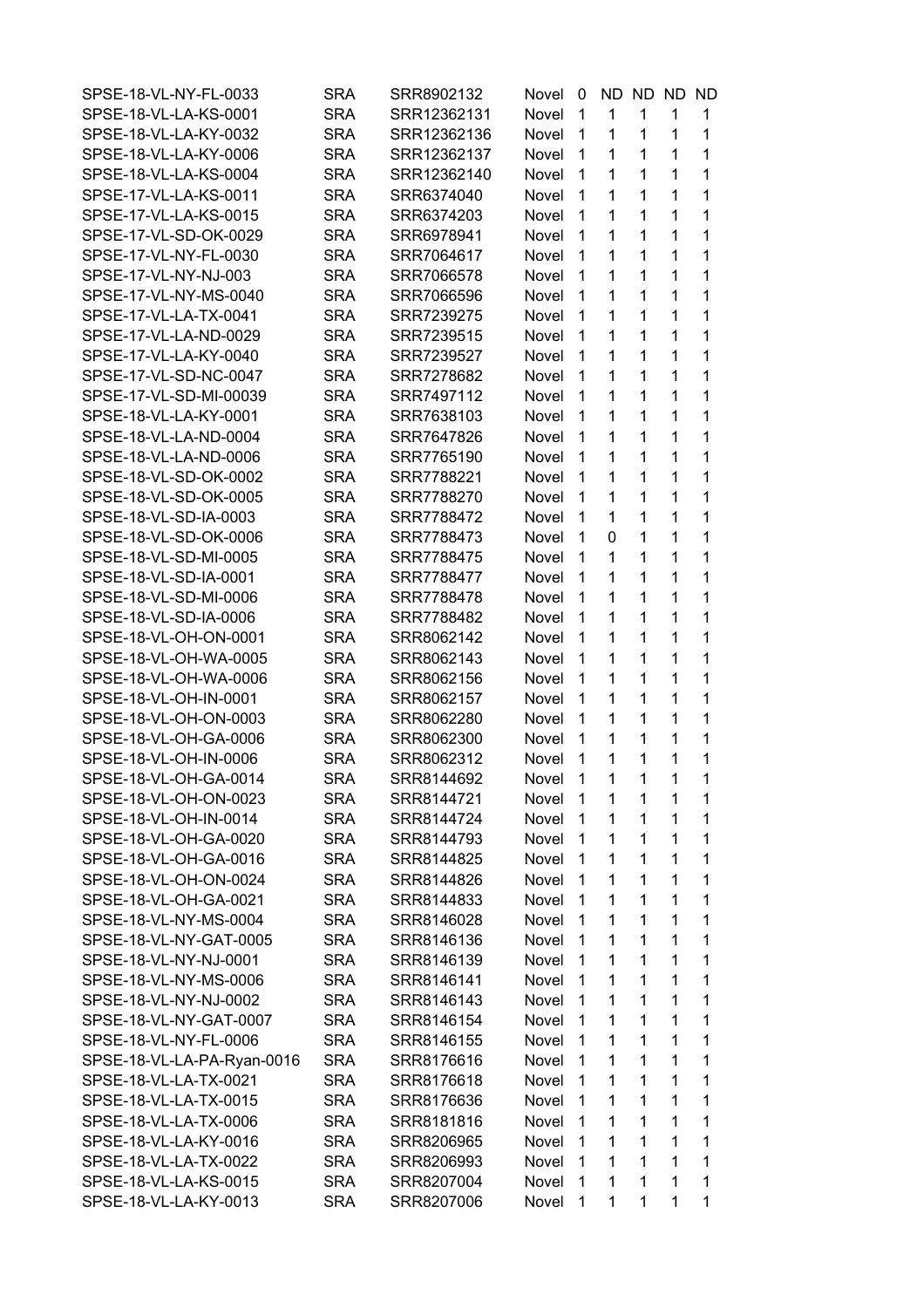| SPSE-18-VL-LA-KY-0015      | SRA        | SRR8207020               | Novel        | 1              | 1            | 1            | 1 | 1           |
|----------------------------|------------|--------------------------|--------------|----------------|--------------|--------------|---|-------------|
| SPSE-18-VL-SD-MI-0015      | <b>SRA</b> | SRR8236044               | Novel        | 1              | 1            | 1            | 1 | 1           |
| SPSE-18-VL-SD-IA-0024      | <b>SRA</b> | SRR8236047               | Novel        | 1              | 1            | 1            | 1 | 1           |
| SPSE-18-VL-SD-MI-0023      | SRA        | SRR8236048               | Novel        | 1              | 1            | 1            | 1 | 1           |
| SPSE-18-VL-SD-NC-0013      | <b>SRA</b> | SRR8236049               | Novel        | 1              | 1            | 1            | 1 | $\mathbf 1$ |
| SPSE-18-VL-SD-MI-0024      | SRA        | SRR8236050               | Novel        | 1              | 1            | 1            | 1 | 1           |
| SPSE-18-VL-SD-MI-0013      | SRA        | SRR8236054               | Novel        | 1              | 1            | 1            | 1 | 1           |
| SPSE-18-VL-SD-NC-0024      | <b>SRA</b> | SRR8236059               | Novel        | 1              | 1            | 1            | 1 | 1           |
| SPSE-18-VL-SD-OK-0016      | SRA        | SRR8236061               | Novel        | 1              | 1            | 1            | 1 | 1           |
| SPSE-18-VL-SD-IA-0014      | SRA        | SRR8236063               | Novel        | 1              | 1            | 1            | 1 | 1           |
| SPSE-18-VL-SD-OK-0021      | <b>SRA</b> | SRR8236064               | Novel        | 1              | 1            | 1            | 1 | 1           |
|                            |            |                          |              |                | 1            |              | 1 |             |
| SPSE-18-VL-SD-IA-0015      | SRA        | SRR8236072               | Novel        | 1              |              | 1            |   | 1           |
| SPSE-18-VL-NY-FL-0013      | SRA        | SRR8247809               | <b>Novel</b> | 1              | $\mathbf{1}$ | 1            | 1 | 1           |
| SPSE-18-VL-NY-FL-0014      | SRA        | SRR8247817               | <b>Novel</b> | 1              | 1            | 1            | 1 | 1           |
| SPSE-18-VL-NY-FL-0015      | SRA        | SRR8247819               | Novel        | 1              | 1            | 1            | 1 | 1           |
| SPSE-18-VL-LA-ND-0018      | SRA        | SRR8297600               | Novel        | 1              | 1            | 1            | 1 | 1           |
| SPSE-18-VL-LA-KY-0020      | <b>SRA</b> | SRR8297632               | Novel        | 1              | 1            | 1            | 1 | 1           |
| SPSE-18-VL-LA-ND-0021      | SRA        | SRR8300733               | Novel        | 1              | 1            | 1            | 1 | 1           |
| SPSE-18-VL-LA-ND-0024      | SRA        | SRR8300738               | <b>Novel</b> | 1              | 1            | 1            | 1 | 1           |
| SPSE-18-VL-NY-MS-0017      | SRA        | SRR8360152               | Novel        | 1              | 1            | 1            | 1 | 1           |
| SPSE-18-VL-NY-GA-0012      | SRA        | SRR8360303               | Novel        | 1              | 1            | 1            | 1 | 1           |
| SPSE-18-VL-OH-IN-0020      | <b>SRA</b> | SRR8397396               | <b>Novel</b> | 1              | 1            | 1            | 1 | 1           |
| SPSE-18-VL-OH-WA-0012      | SRA        | SRR8397438               | Novel        | 1              | 1            | 1            | 1 | 1           |
| SPSE-18-VL-OH-WA-0018      | SRA        | SRR8397607               | Novel        | 1              | 1            | 1            | 1 | 1           |
| SPSE-18-VL-NY-NJ-0007      | SRA        | SRR8451756               | Novel        | 1              | $\mathbf{1}$ | 1            | 1 | 1           |
| SPSE-18-VL-NY-NJ-0005      | SRA        | SRR8451757               | Novel        | 1              | 1            | 1            | 1 | 1           |
| SPSE-18-VL-NY-NJ-0004      | SRA        | SRR8451768               | Novel        | 1              | 1            | 1            | 1 | 1           |
| SPSE-18-VL-LA-TX-0033      | SRA        | SRR8632511               | Novel        | 1              | 1            | 1            | 1 | 1           |
| SPSE-18-VL-LA-TX-0035      | SRA        | SRR8632520               | Novel        | 1              | 1            | 1            | 1 | 1           |
| SPSE-18-VL-LA-TX-0036      | <b>SRA</b> | SRR8632521               | Novel        | 1              | 1            | 1            | 1 | 1           |
| SPSE-18-VL-LA-TX-0030      | SRA        | SRR8632527               | Novel        | 1              | 1            | 1            | 1 | 1           |
| SPSE-18-VL-LA-KY-0033      | SRA        | SRR8767334               | Novel        | 1              | 1            | 1            | 1 | 1           |
| SPSE-18-VL-LA-ND-0030      | <b>SRA</b> |                          |              | 1              | 1            | 1            | 1 | 1           |
| SPSE-18-VL-SD-OK-0030      |            | SRR8767339<br>SRR8815905 | Novel        | 1              | 1            | 1            | 1 | 1           |
|                            | SRA        |                          | Novel        |                |              |              |   |             |
| SPSE-18-VL-LA-PA-Ryan-0029 | <b>SRA</b> | SRR8815906               | Novel        | 1              | 1            | 1            | 1 | 1           |
| SPSE-18-VL-SD-IA-0026      | SRA        | SRR8815908               | Novel        | $\overline{1}$ | 1            | 1            | 1 | 1           |
| SPSE-18-VL-LA-PA-Ryan-0026 | <b>SRA</b> | SRR8815913               | Novel        | 1              | 1            | 1            | 1 | 1           |
| SPSE-18-VL-SD-NC-0033      | SRA        | SRR8815924               | Novel        | 1              | 1            | 1            | 1 | 1           |
| SPSE-18-VL-SD-IA-0035      | <b>SRA</b> | SRR8815929               | Novel        | 1              | 1            | 1            | 1 | $\mathbf 1$ |
| SPSE-18-VL-SD-MI-0035      | <b>SRA</b> | SRR8815944               | Novel        | 1              | 1            | $\mathbf 1$  | 1 | 1           |
| SPSE-18-VL-SD-IA-0033      | SRA        | SRR8815946               | Novel        | 1              | 1            | $\mathbf 1$  | 1 | 1           |
| SPSE-18-VL-SD-MI-0036      | <b>SRA</b> | SRR8815961               | Novel        | 1              | 1            | 1            | 1 | 1           |
| SPSE-18-VL-SD-IA-0030      | SRA        | SRR8815966               | Novel        | 1              | 1            | 1            | 1 | 1           |
| SPSE-18-VL-NY-GA-0016      | SRA        | SRR8864249               | Novel        | 1              | 1            | 1            | 1 | 1           |
| SPSE-18-VL-NY-MS-0024      | <b>SRA</b> | SRR8864867               | Novel        | 1              | 1            | $\mathbf 1$  | 1 | 1           |
| SPSE-18-VL-NY-FL-0019      | <b>SRA</b> | SRR8864964               | Novel        | 1              | 1            | 1            | 1 | 1           |
| SPSE-18-VL-OH-ON-0030      | SRA        | SRR8868853               | Novel        | 1              | 1            | $\mathbf 1$  | 1 | 1           |
| SPSE-18-VL-NY-FL-0022      | SRA        | SRR8895775               | Novel        | 1              | 1            | 1            | 1 | 1           |
| SPSE-18-VL-NY-FL-0026      | SRA        | SRR8899756               | Novel        | 1              | 1            | 1            | 1 | 1           |
| SPSE-18-VL-NY-FL-0029      | SRA        | SRR8899958               | Novel        | 1              | 1            | 1            | 1 | 1           |
| SPSE-18-VL-NY-MS-0026      | <b>SRA</b> | SRR8902354               | Novel        | 1              | 1            | $\mathbf 1$  | 1 | 1           |
| SPSE-18-VL-NY-MS-0029      |            | SRR8923111               | Novel        | 1              | 1            | 1            | 1 | 1           |
|                            | <b>SRA</b> | SRR8923156               | Novel        | 1              | 1            | $\mathbf{1}$ | 1 | 1           |
| SPSE-18-VL-NY-MS-0034      | <b>SRA</b> |                          |              |                |              |              |   |             |
| SPSE-18-VL-OH-WA-0024      | <b>SRA</b> | SRR8945622               | Novel        | 1              | 1            | 1            | 1 | 1           |
| SPSE-18-VL-OH-WA-0025      | <b>SRA</b> | SRR8945623               | Novel        | 1              | 1            | 1            | 1 | 1           |
| SPSE-18-VL-OH-WA-0022      | <b>SRA</b> | SRR8945624               | Novel        | 1              | 1            | 1            | 1 | 1           |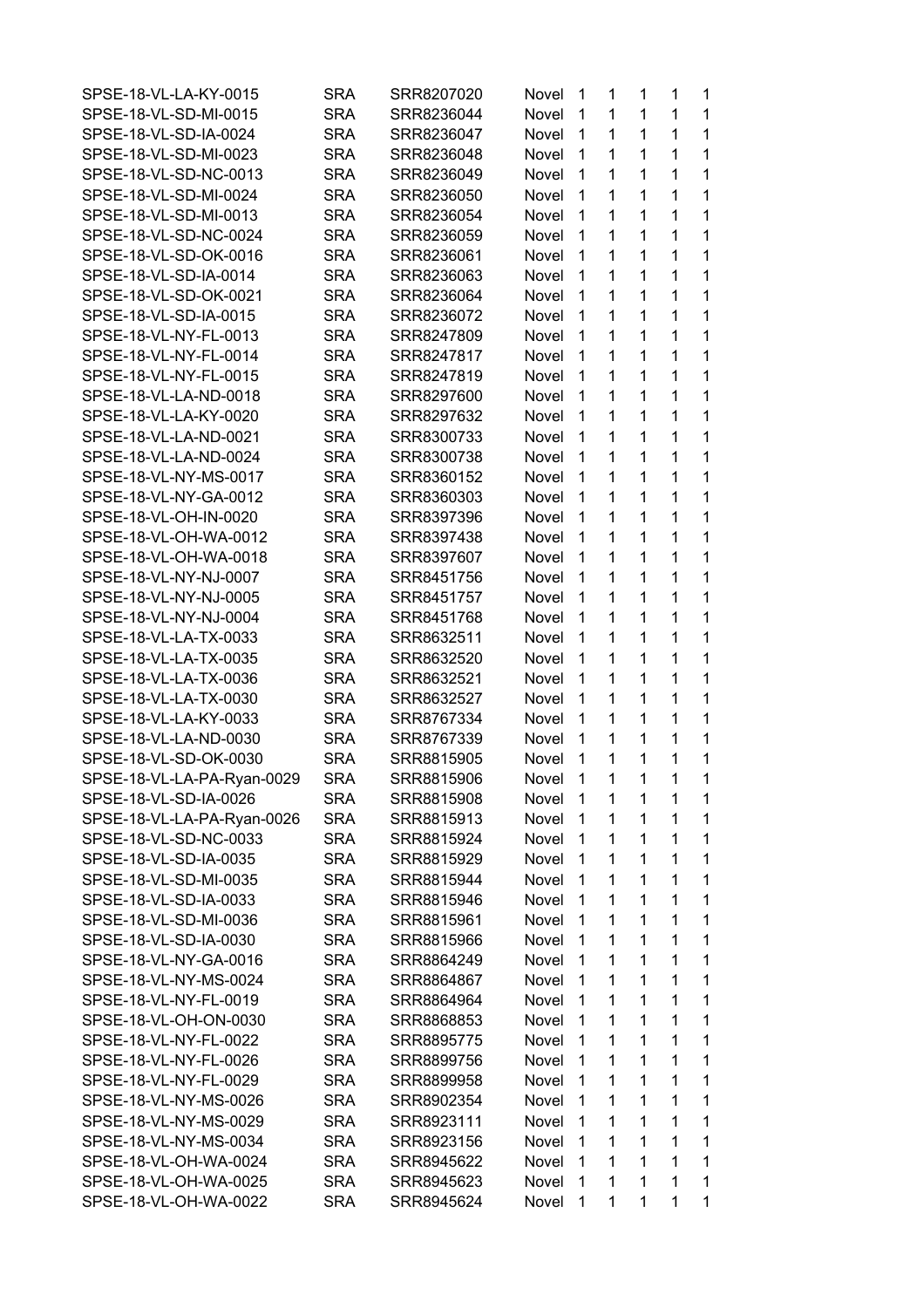| SPSE-18-VL-NY-MS-0045 | SRA | SRR9016883 | Novel | 1 | 1            | 1 | 1 |   |
|-----------------------|-----|------------|-------|---|--------------|---|---|---|
| SPSE-18-VL-NY-MS-0042 | SRA | SRR9016888 | Novel | 1 | 1            | 1 | 1 |   |
| SPSE-18-VL-NY-MS-0040 | SRA | SRR9016905 | Novel | 1 | $\mathbf{1}$ | 1 | 1 | 1 |
| SPSE-18-VL-NY-MS-0048 | SRA | SRR9017107 | Novel | 1 | 1            | 1 | 1 | 1 |
| SPSE-18-VL-NY-FL-0036 | SRA | SRR9017115 | Novel | 1 | 1            | 1 | 1 | 1 |
| SPSE-18-VL-NY-FL-0046 | SRA | SRR9017126 | Novel | 1 | 1            | 1 | 1 | 1 |
| SPSE-18-VL-NY-FL-0045 | SRA | SRR9017130 | Novel | 1 | 1            | 1 | 1 | 1 |
| SPSE-18-VL-SD-MI-0039 | SRA | SRR9028900 | Novel | 1 | 1            | 1 | 1 |   |
| SPSE-18-VL-SD-NC-0044 | SRA | SRR9029416 | Novel | 1 | 1            | 1 | 1 | 1 |
| SPSE-18-VL-SD-MI-0047 | SRA | SRR9029422 | Novel | 1 | 1            | 1 | 1 | 1 |
| SPSE-18-VL-SD-NC-0039 | SRA | SRR9029432 | Novel | 1 | 1            | 1 | 1 | 1 |
| SPSE-18-VL-SD-NC-0038 | SRA | SRR9029450 | Novel | 1 | 1            | 1 | 1 | 1 |
| SPSE-18-VL-SD-IA-0037 | SRA | SRR9029451 | Novel | 1 | 1            | 1 | 1 | 1 |
| SPSE-18-VL-SD-IA-0039 | SRA | SRR9029543 | Novel | 1 | 1            | 1 | 1 | 1 |
| SPSE-18-VL-SD-MI-0046 | SRA | SRR9029548 | Novel | 1 | 1            | 1 | 1 | 1 |
| SPSE-18-VL-NY-GA-0024 | SRA | SRR9200080 | Novel | 1 | 1            | 1 | 1 | 1 |
| SPSE-18-VL-NY-GA-0025 | SRA | SRR9200108 | Novel | 1 | 1            | 1 | 1 | 1 |
| SPSE-18-VL-NY-GA-0023 | SRA | SRR9200707 | Novel |   | 1            | 1 | 1 | 1 |
|                       |     |            |       |   |              |   |   |   |